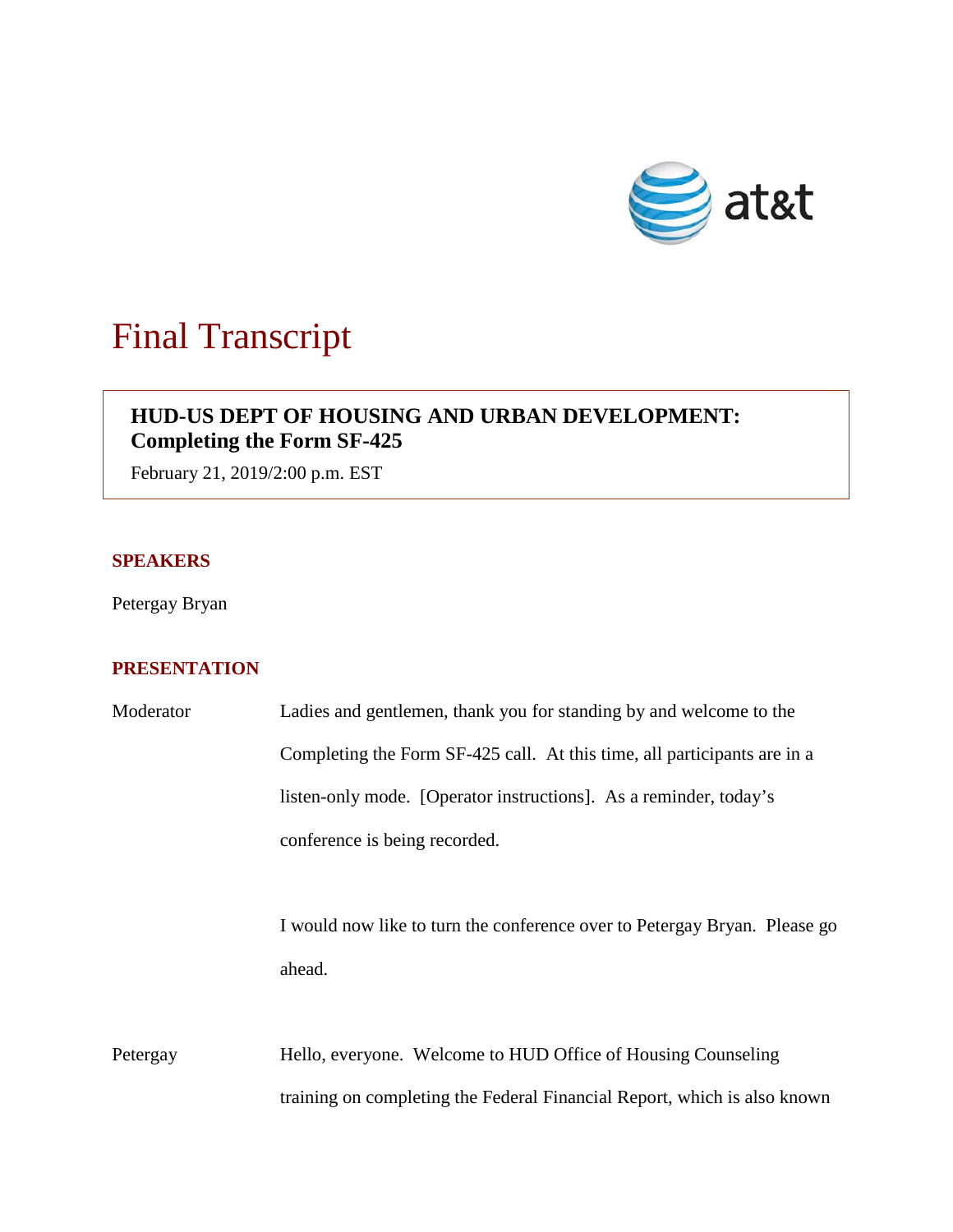as the SF Form 425. The training is being presented to you as participants of the Office of Housing Counseling program. If you have questions and are participants of the program, then of course, we'll be able to assist you, but if you do receive another type of HUD grant, if you have additional questions after today, we may not be able to assist you, because you aren't participating in the OAC grant program.

The audio will be recorded and the playback number, the transcript, along with the PowerPoint will be made available on the HUD Exchange. The website is presented on your screen here at hudexchange.info. The Training Digest will also be updated once the HUD Exchange is.

If you registered for today's training, then you should have received an email with a copy of the PDF document so that you could follow along and take notes for your records. However, if you did not receive that email, you can expand your control panel and there's a section that says Handouts. Just double-click the attachment there and you can download the PDF of the PowerPoint presentation and take notes for your records.

I will not be pausing for live questions today. However, if you do have questions, you can ask them online. If you expand your control panel,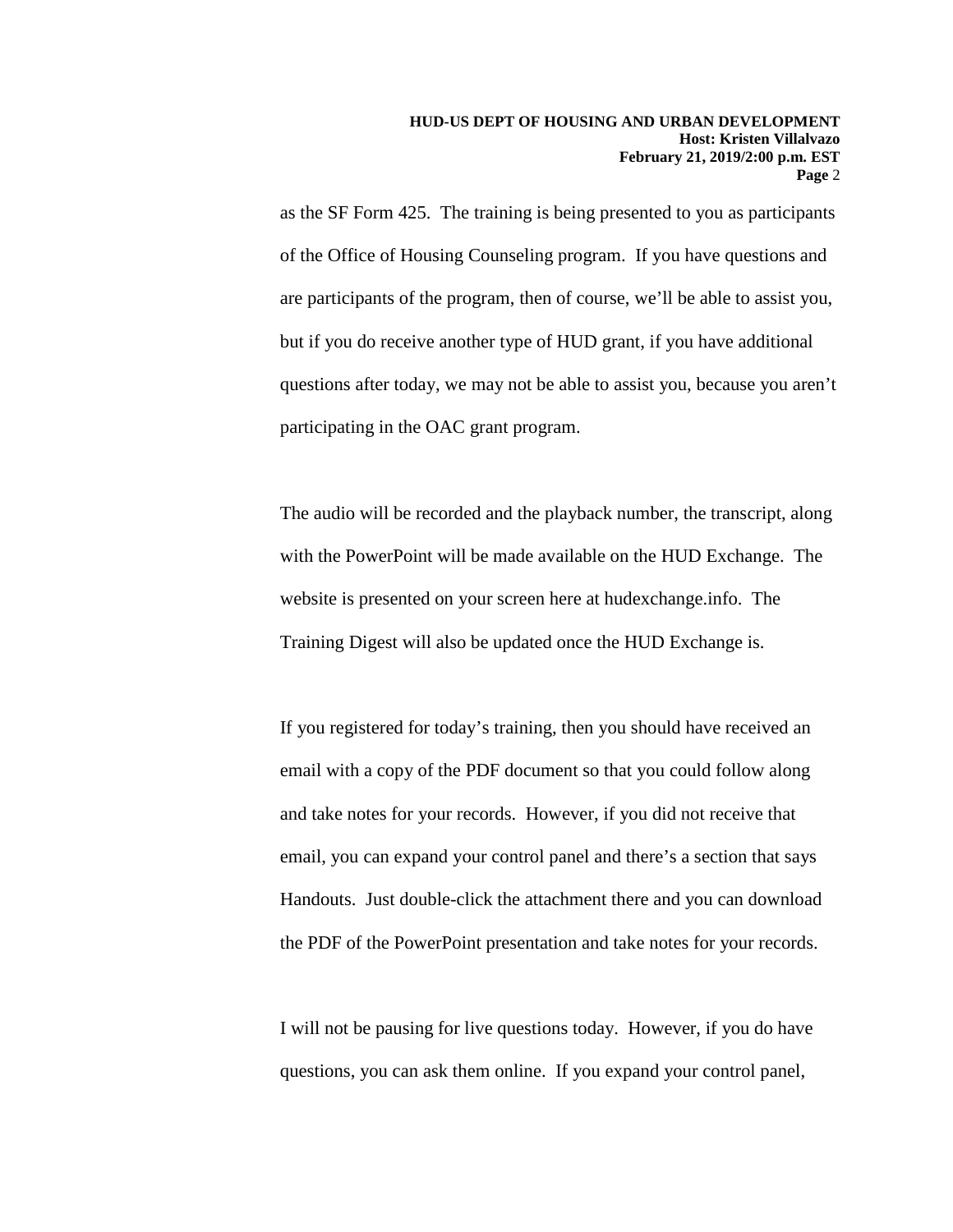there's a section that says questions. You type your questions there and we do have personnel from my company, which is Booth Management Consulting, who will be taking your questions and responding to you in live form.

If for any reason, the lines become unmuted and someone's speaking in the background, then it would interrupt today's session, so I will ask you guys to just now, go ahead and mute your phone, so as not to cause any disruption. If you logged in from your computer, then within the next 48 hours you will receive a thank you for attending email. There won't be any attachments. It will just be that email and you will need to save that in your records as proof that you attended today's training. The email will serve as your certificate of training.

If you wish to receive credit, you can go to the HUD Exchange, go in the webinar Archive sections and search by date or topic for today's training and once you select the webinar, you can click Get Credit and it will give you further instructions on how you can get credit for today's training.

I'm Petergay Bryan with Booth Management Consulting. I've been working with HUD Office of Housing Counseling participants providing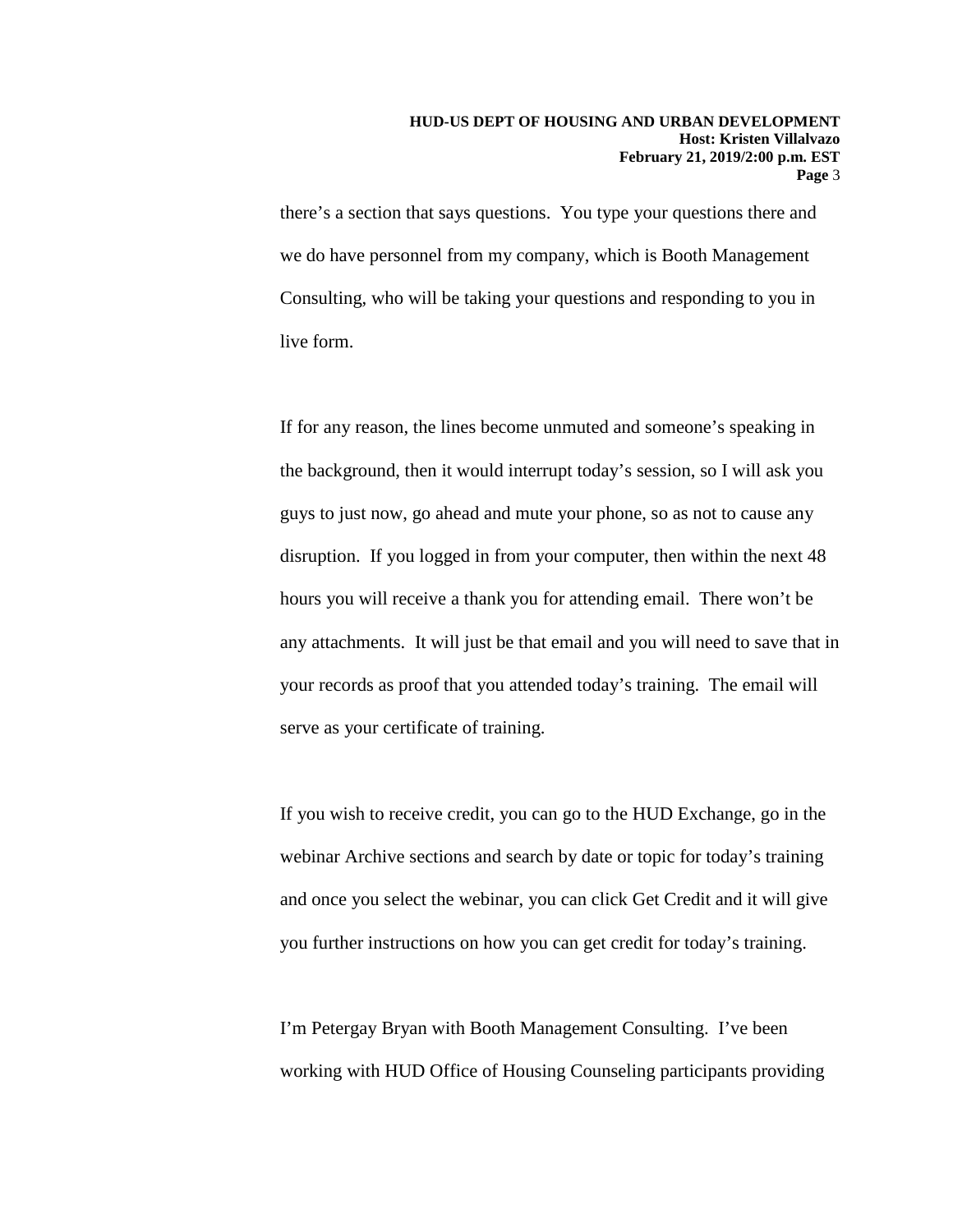technical assistance, conducting financial and administrative reviews, conducting financial analysis, just pretty much working with agencies as well as HUD POCs on the financial and administrative aspects of the Office of Housing Counseling grant.

Today, we're going to be reviewing how to properly complete the SF Form 425. The first thing we'll talk about is what is the purpose of the form, why do you have to complete it. Also, what are the submission requirements for you as participants in the Office of Housing Counseling grant program? Then, we'll go through scenarios for how to complete the form so that you can better understand.

We'll also talk about some common errors that we've seen from reviewing these forms, common mistakes that agencies make, hopefully you will not make those same mistakes, and some key takeaway points, things to remember and assistance that is available to you as participants in the Office of Housing Counseling program just in case you needed it. We'll give you instructions on how you can request the assistance and what to expect.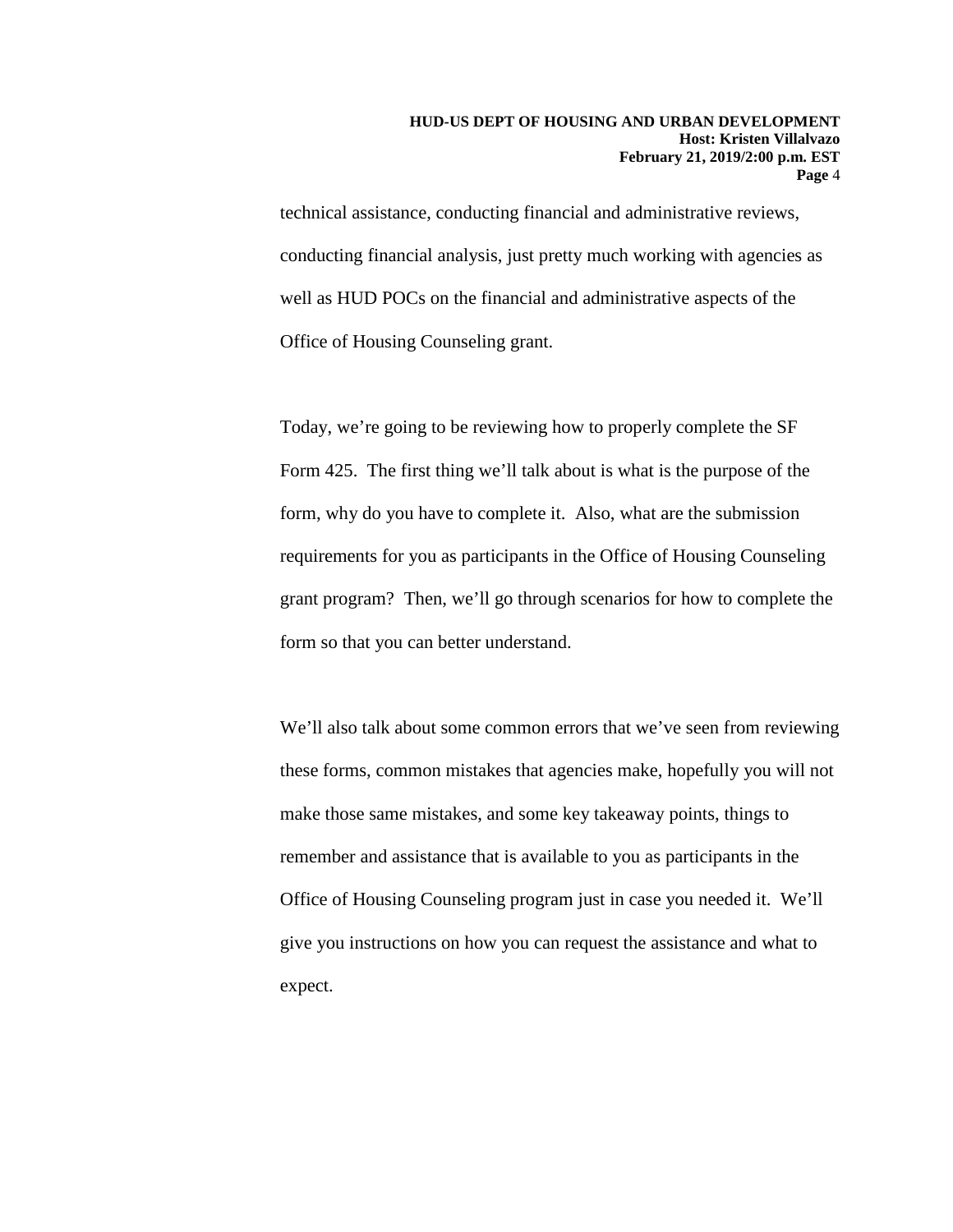The Federal Financial Report is also referred to as the FFR or the Standard Form 425, and this is a form that's required by the Office of Management and Budget that pretty much provides the federal agency with [indiscernible] of financial data that's tied to a specific grant. So, agencies completing this form for the Office of Housing Counseling, then they're letting HUD know what's the status of the Office of Housing Counseling grant that you have. You will be able to display how much funds have been drawn to date and what's the remaining balance as of the reporting period.

It's the responsibility of agencies to make sure that they maintain supporting documents on file for any funds that they have submitted for reimbursement. Doing the reimbursement-type grant, any cost that submit to HUD for reimbursement, you must have actually incurred those expenses yourself and then turn around to HUD and request a reimbursement for that. It is your responsibility to make sure that you have proper documentation on file to justify that those costs were reasonable, allowable and allocable to the grant. That was essentially the information that you would be reporting to HUD per your SF-425 form.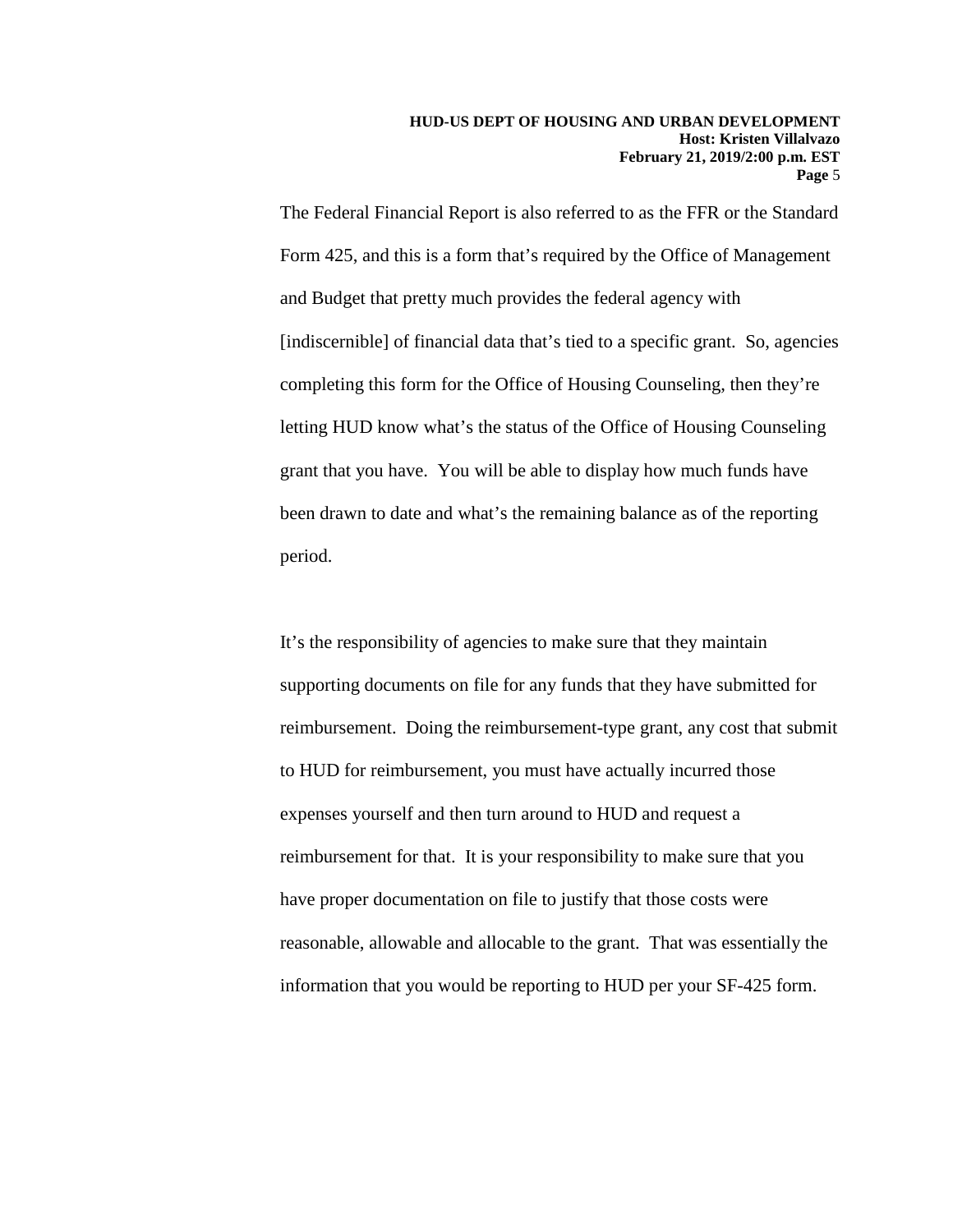We do ask that you complete a separate form for the HUD grant. Sometimes agencies receive multiple federal awards and some agencies may do multiple grant recording or reporting, but for the purposes of this grant, we do ask that you do single FFR reporting or single-grant reporting and to include this in your submission to your HUD POC for review.

Specifically for this grant, only intermediaries, SHFAs and MSOs are required to complete this form. If you are a sub-grantee or if you are a local housing counseling agency, then you're not required to submit this form to HUD. Only intermediaries, SHFAs and MSOs are required. And if you take a look at your HUD grant agreement, you'll see in Article 11 where it specifies that only these types of agencies are required to submit this form.

Also, in Article 11 of your grant agreement, you will see that you're required to submit this form every quarter. Some agencies, they may require a semi-annual report or an annual; however, for this grant, you do need to submit the form each quarter regardless of whether or not you incurred expenses and are submitting costs for reimbursement. Similarly to when you're doing your quarterly financial reporting package and you have zero activity for that period, you are required to submit a zero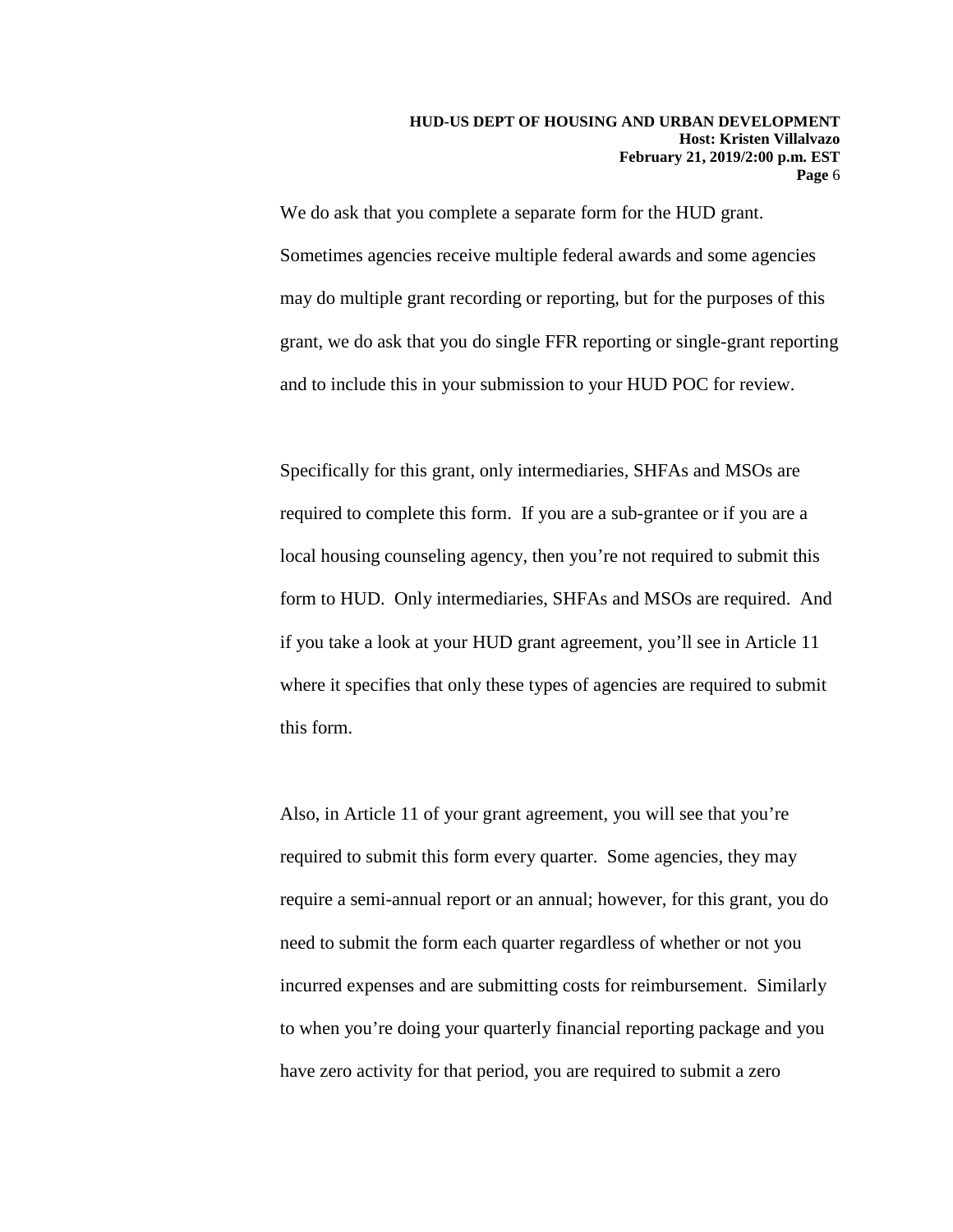activity report to HUD and in that same way, you would need to do a zero activity SF-425 and submit that report to HUD as well.

The reports are due no later than 30 days after the end of each calendar quarter. So, within 30 days after the end of each quarter, you want to make sure that you're submitting that to your HUD POC along with your quarterly financial reporting package; however, the final reports, they're do no later than 90 calendar days after the end of the period of performance.

This is pretty much in line with the requirements for the quarterly financial reporting packet. If you take a look at Article 11 in your HUD grant agreement, you'll see for your final reports for the grant, you have a 90 day window within which to submit your final financial report. In the same way that you have 90 days to do so for your final financial reports, for the final FFR, you have 90 days as well.

In completing the report, you want to make sure that all amounts that you're documenting is cumulative at all times. I'll give you examples of what that means in completing the form.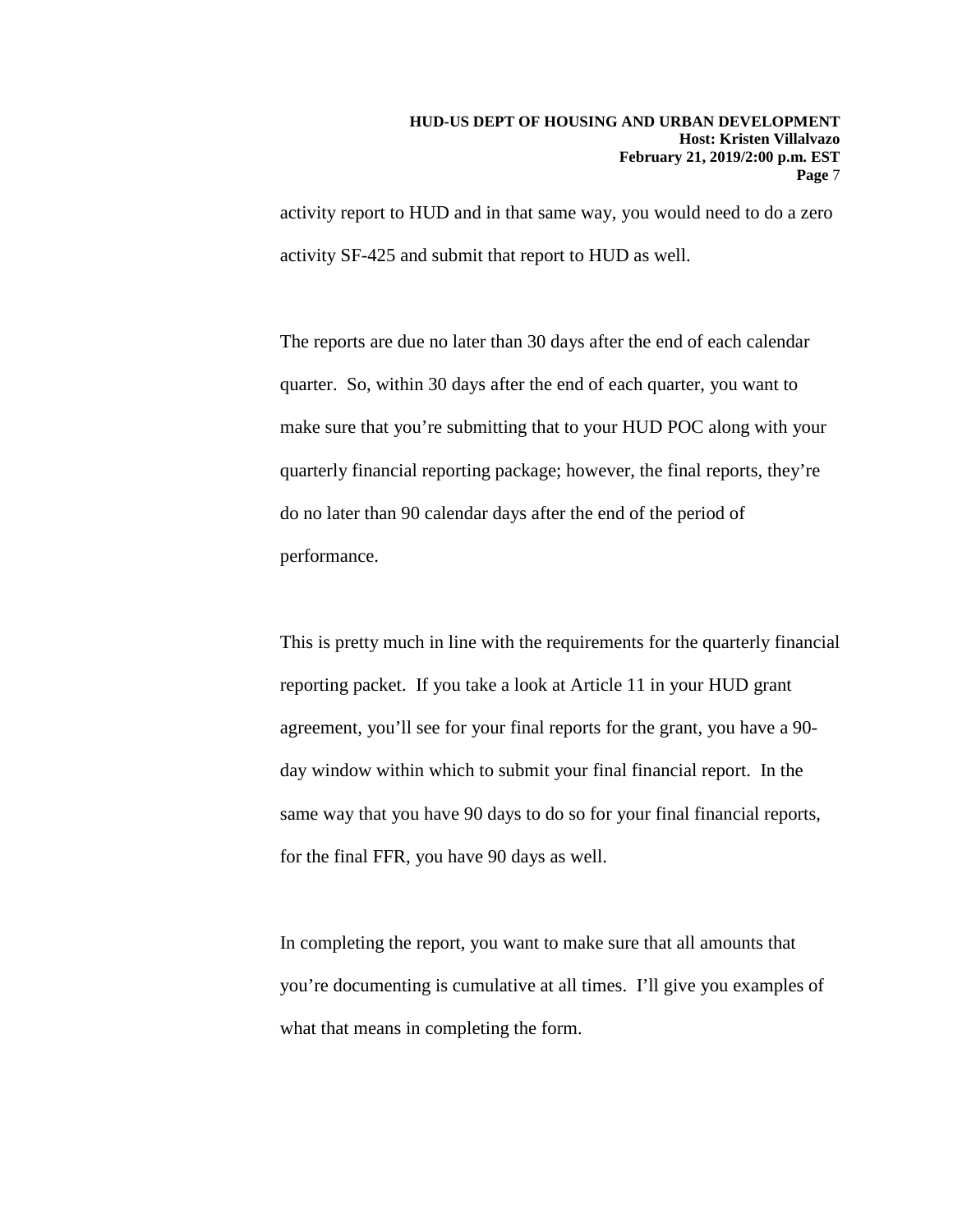All lines need to be completed, so if it's not applicable, you need to specify that it's not applicable. If it's a dollar value that should go in that line, then you want to put zero if there's no activity for that line item.

If you need additional spacing, then you can include supplemental pages. You can do like a supplemental or an attachment to your FFR when you're submitting it to your HUD POC. On the attachment, however, you want to make sure that you include the grant number, the name of your organization, your DUNS number, your EIN as well as the period that's being covered by the report.

If you are delinquent in prior period reporting, then you want to make sure that you're submitting an FFR for any period that you've met. For example, what that means is you're reporting on the period that ended March 31, 2019. A few months from now, you're reporting on the period that ended in March of this year and your last quarterly financial report and your last FFR was submitted for the period that ended September 30, 2018. So, basically, you've missed the reporting period for December 31, 2018 as well as—I'm sorry, I should have put a different date here. It should have been just for December 31, 2018.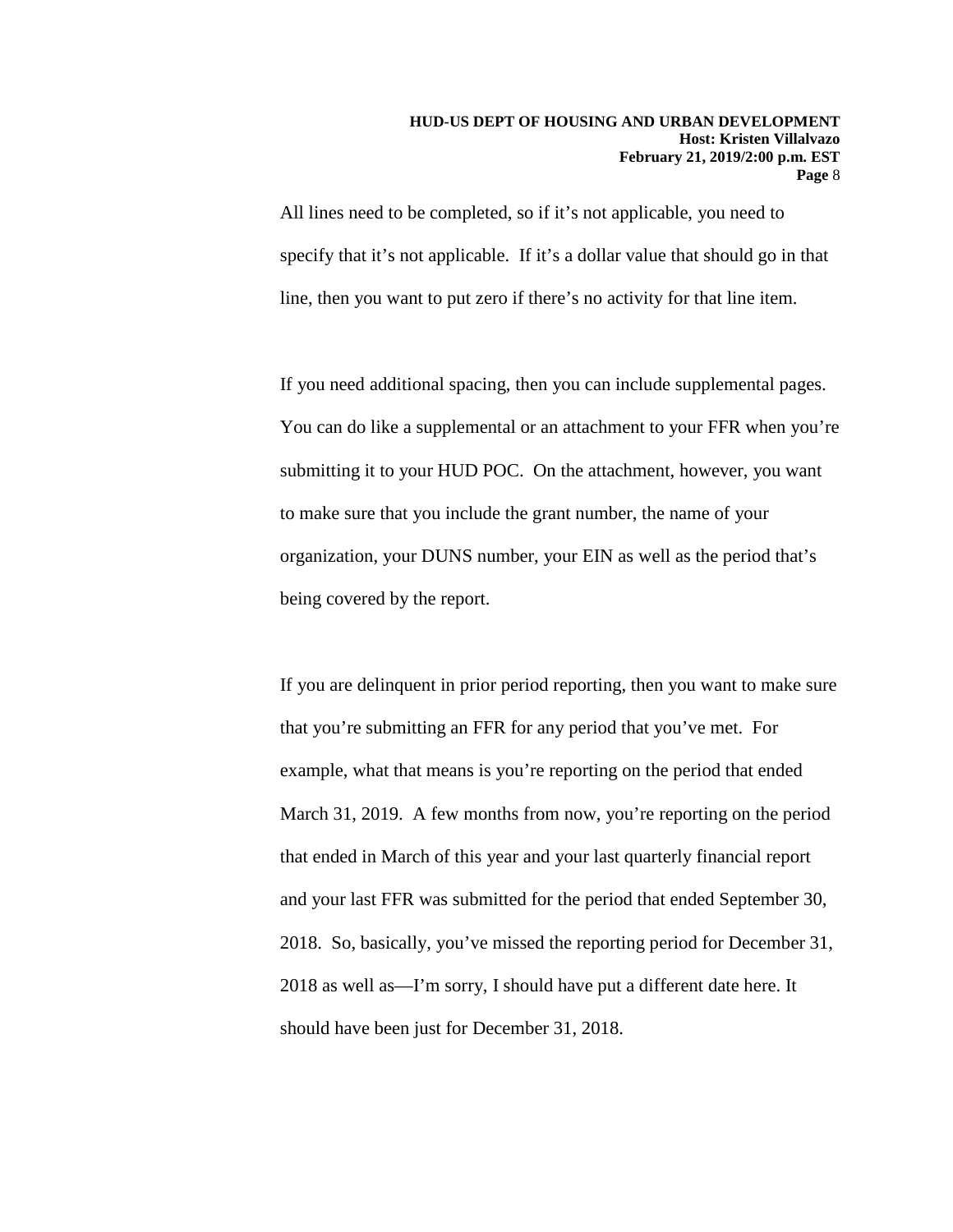When you are submitting your report for the period that ended March 31, 2019, then you would need to submit a separate FFR report, one for the period that you missed in December of 2018, as well as the current period that you're reporting on, which is March 31, 2019. You would need to make sure that you're submitting two separate reports, quarterly FFRs, in your submission for the period ended March 31, 2019.

A lot of agencies may ask, where do I submit this information to, because they may have several federal awards that require an FFR to be completed. So for the HUD grant specifically, this should be submitted to your HUD POC along with your quarterly financial reporting package. If you take a look at Article 11, and we'll talk about Article 11 a lot, of your HUD grant agreement, because that is where all of your financial reporting requirements are listed. If you take a look at Article 11 of your HUD grant agreement, you will see that it is one of the things that you're required to submit each period when you're doing your quarterly financial reports. So, it goes directly to your HUD POC for review.

If you think you may be late in submitting it, then you need to request a due date extension from your HUD POC and that has to be in writing. Also any approval that you receive from your HUD POC should also be in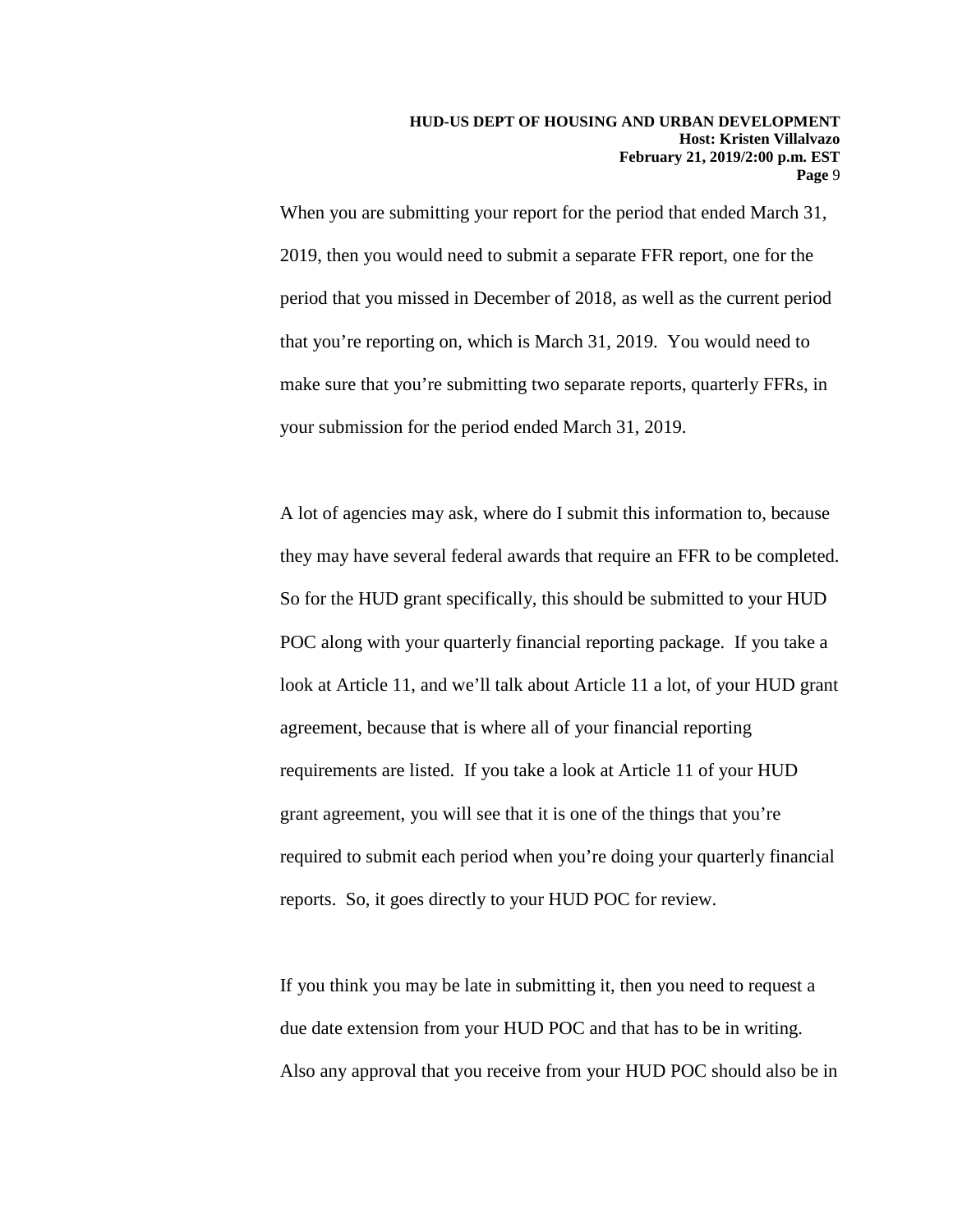writing. Sometimes agencies get selected for review several years after the fact. You can get selected for a review for up to three years after the end of the period of performance for a grant. You may have to go back and dig through it and try to find information for why a document was submitted late, so you want to make sure that you keep this information in writing so that we can verify that we did receive a due date extension and here it is in the form of an email or a letter or something of that nature. It does need to be in writing.

We also always recommend that you document any modifications or amendments that are made to the report just so that you're keeping a track record of what is the most recent or the most current version of the form. That is always the best practice that we try to get agencies to make sure that they're doing, because sometimes you have to make a modification to a form that was previously submitted and you submit a new form but there is nothing to indicate that a change was made. So, as a best practice, we do ask that you date these forms, update the dates on the forms, and also htat you label them as modified or being amended.

We'll go through an example of how to complete the form, and you'll hear me say FFR or Form 425. Obviously, I'm referring to the same form. In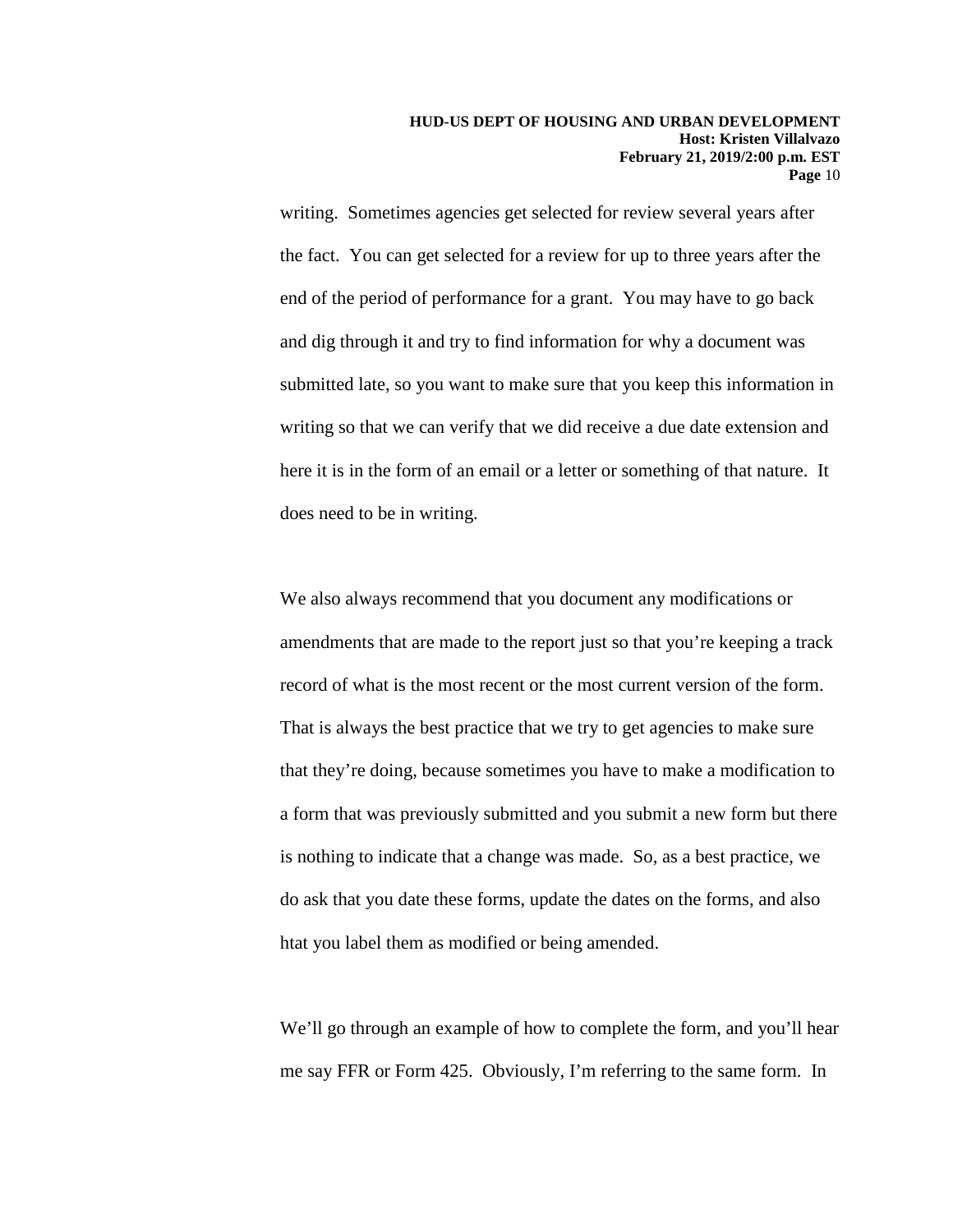this scenario we'll do the first to FY 2018. So, that's the period of the grant year that we're looking at in this example. It's the first report for the grant year, so the agency has not done a drawdown request from HUD. They're just now doing their quarterly financial report, and they're doing their first FFR for the grant year.

The reporting period ended was 12/31/2018, so it just passed. The grant award amount is \$100,000. The agency made cash disbursements of \$35,000 as of 12/31/18. So, as of the reporting period ended, they spent \$35,000 of the \$100,000. They haven't done any drawdown requests or any reporting as yet and they have program income so far of \$15,000.

Now, the FFR report, as we go along today, I will be referring to excerpts from an FFR report. Here is the first nine sections that need to be completed. We'll go through each of them individually. So, in block 1, you want to document the office that awarded the agreement. In this situation, it's HUD's Office of Housing Counseling.

In block 2, you're going to document your agency's grant number for that year. So, for your FY 2018 grant, that is what you're going to document there in block 2, the grant number. Take a look at your HUD Form 1044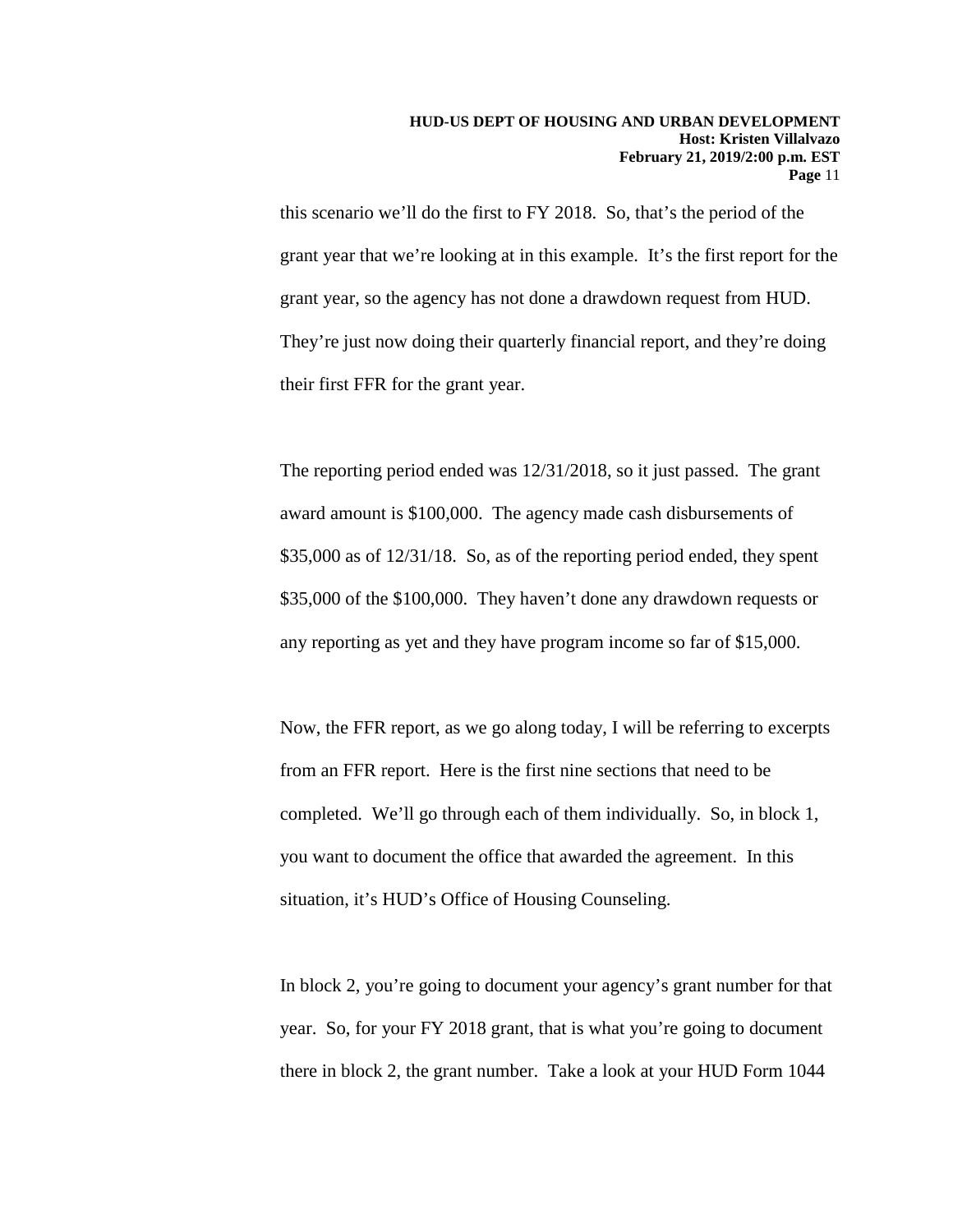or your HUD grant agreement, see what the grant number is and you document that there. If you're only going to be using the one page for the FFR report, then of course, it'll be one of one pages; however, if you think you'll have attachments or any supplemental information to include, then you may have multiple pages. You want to document one of two pages if you're going to add an additional page or if it's an additional two pages, then one of three you will have here.

In block 3, you will document your agency's name and address. This should be the same as the information that's on your grant agreement as well as information that you've reported to HUD in the Housing Counseling system.

In block 4A, that's where you would document your agency's DUNS number and 4B is where you'll document your EIN number.

In block 5, this should be not applicable, because HUD does not issue a recipient account number that agencies need to use. So, for this grant, this should always be not applicable.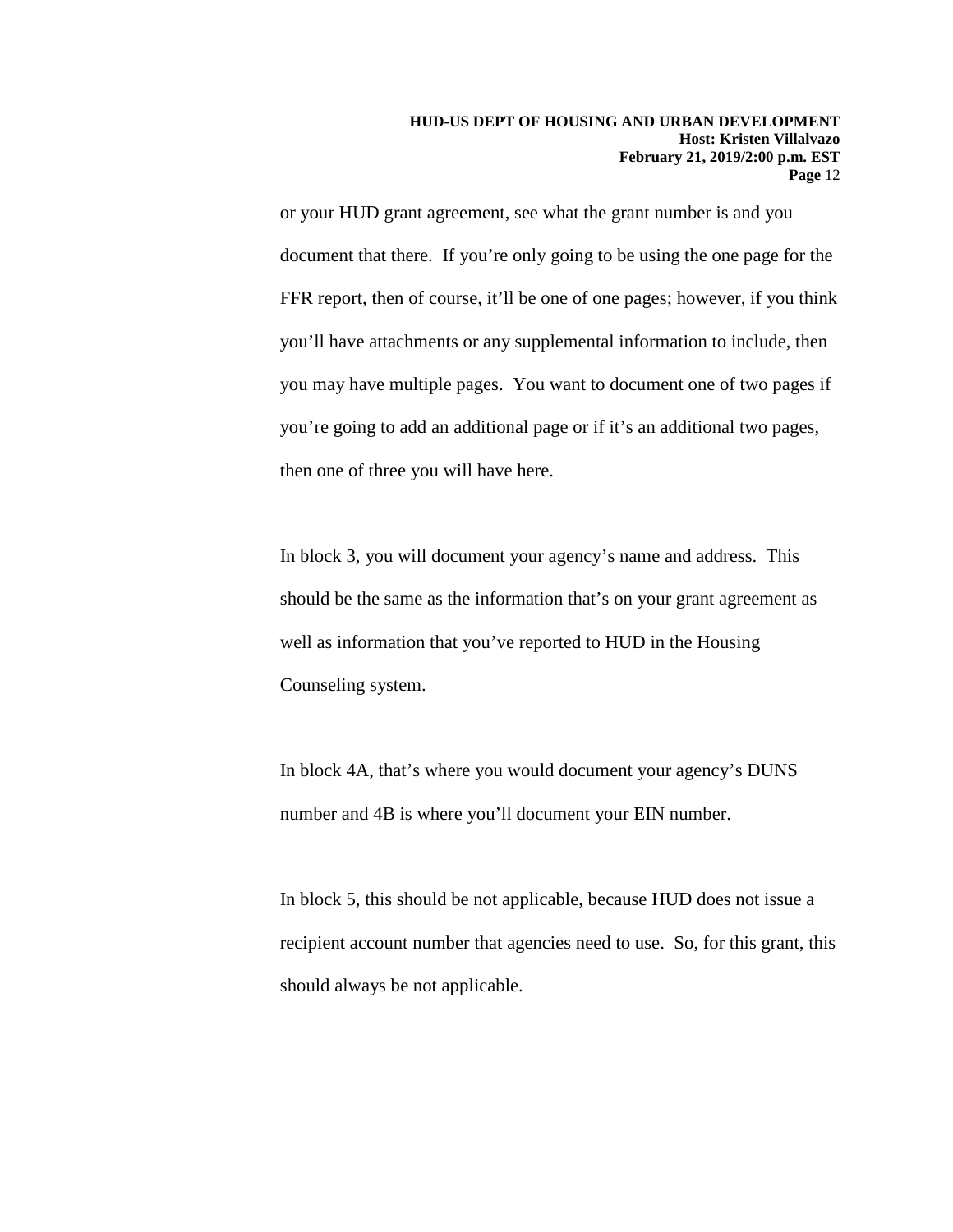In block 6, you would document the frequency of the report. Now, you are required to submit quarterly financial reports or you may have a final report that you're submitting. So, for each period that you're reporting on, you would select quarterly here, unless it's for your final report, then you would select Final when you're submitting your final quarterly financial report and your final FFR for the grant year.

In block 7, that's where you'll document your agency's basis of accounting. You can either use a cash basis of accounting or an accrual basis of accounting. The cash basis really means you're recording expenses once you're making payments, and for the accrual basis is when expenses are recorded when incurred. Speak to your accounting department, figure out what basis of accounting do you guys use and based on that information that you receive from accounting is what you would select here for block 7.

Block 8 is where you're going to document the period of performance. For this grant year, FY 2018, the period of performance is October 1, 2017 through September 30, 2019. Please don't confuse this with the reporting period. The reporting period ended is over in block 9 where you're specifically talking about the end date for a reporting that you're reporting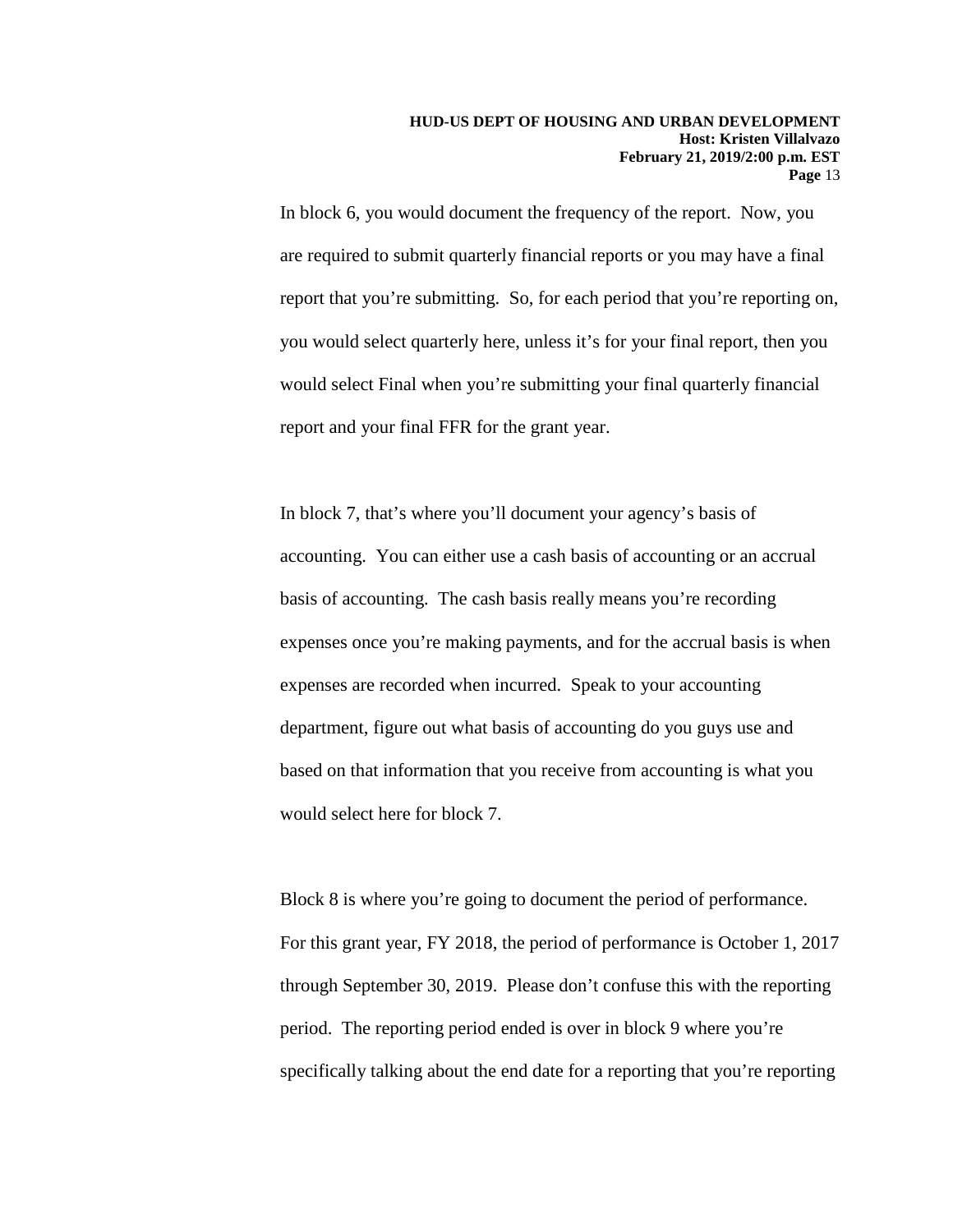on. So, a few slides ago, we mentioned that we would be doing this report for the period that ended December 31, 2018, and so this is what you would document here.

For each time you're doing the FFR report, you want to make sure that this is coinciding with the end of a calendar year quarter when you're doing this report. The block 8 should specify the period of performance.

Unless you had an extension to the period of performance of your grant from your HUD POC, where you're extending the period within which you can actually incur expenses and submit those expenses for reimbursement and you have a modified grant agreement, that is the only time when block 8 would change. Otherwise, it will stay the same. The reporting period, though, would change. Each quarter that you're reporting on, you're going to change the date and show the end date of the reporting period that you're doing the FFR for.

The next few slides, we'll talk about blocks 10A through C and how to document that. In block 10A—and remember, when we're documenting the amount for the FFR, you want to make sure that all amounts are cumulative each period. So, in block 10A, you're going to document the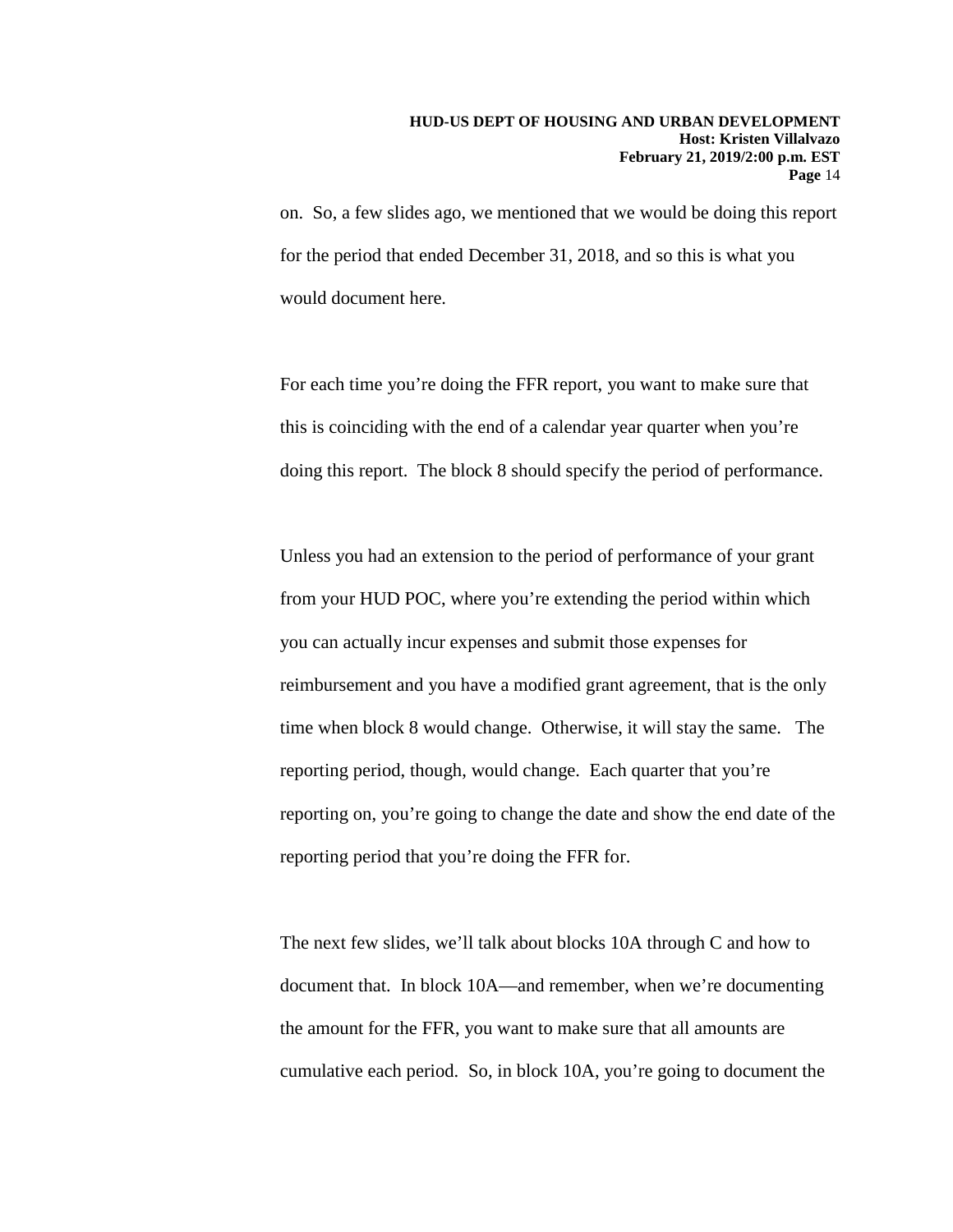amount of federal funds that you received as of your reporting end date. Remember, if you guys are going in our scenario, we said this was the first quarterly financial report and the first FFR that the agency is submitting to HUD and they haven't drawn down any funds as yet. Obviously, for this agency at this time, there wouldn't be anything to document. You would document zero here in this example.

In block 10B is where you're going to document your cumulative amount of disbursement that you've made as of the reporting period end date. So, as of 12/31/2018 in our example, how many expenses did the agency incur as of that date and that's what they would document in that block.

Line 10C is a calculation where you're subtracting 10B from 10A. A negative balance would represent your immediate cash needs. Note that if line 10C is greater than zero that means it's a positive balance. Now, you have to provide and explanation because essentially you're saying that you received an advance, because you received funds from HUD, like you drew down funds prior to incurring those costs and expenses and then submitting that to HUD for reimbursement.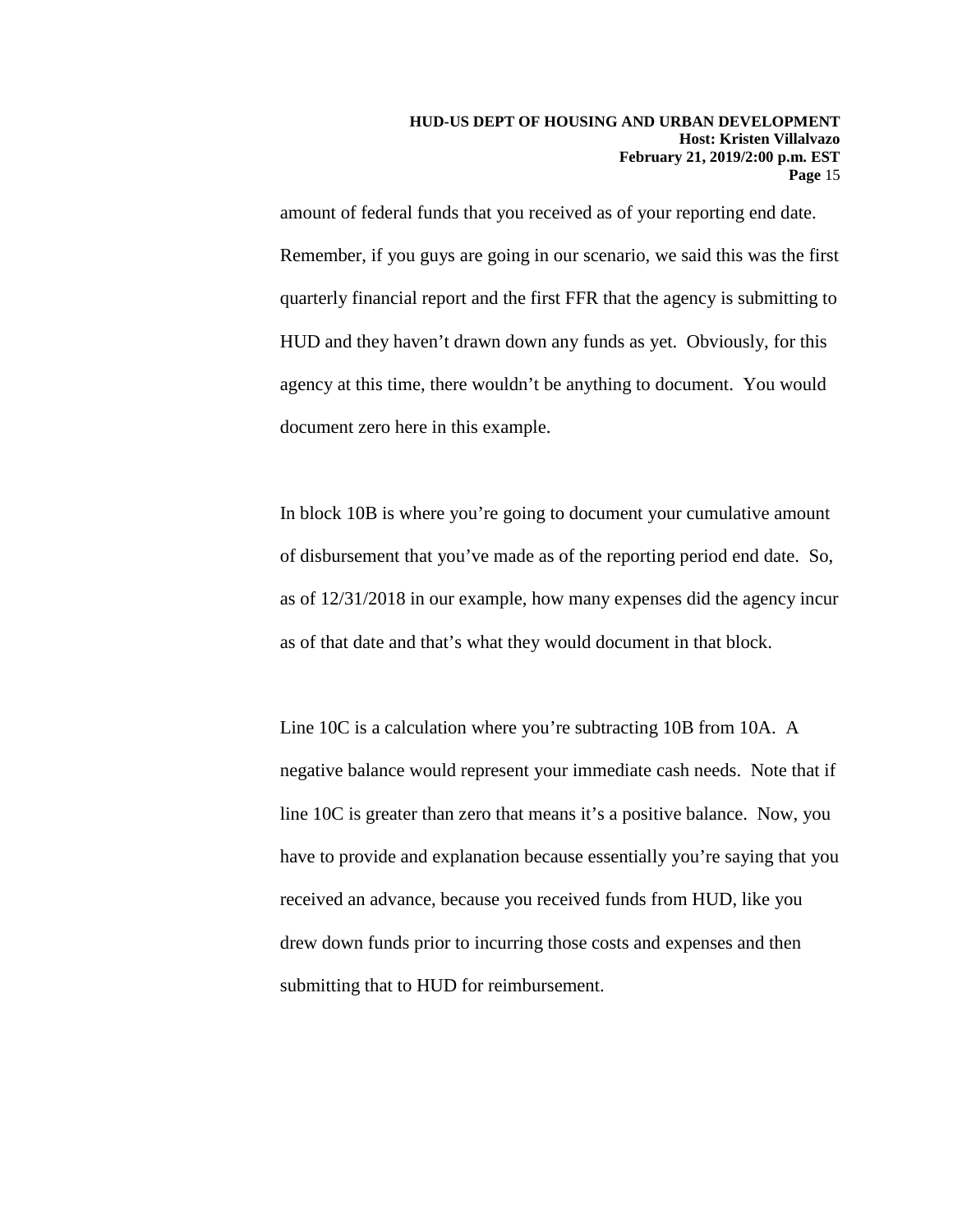So, here you can see it more clearly. I know a lot of agencies make a mistake when they're completing this section, so I want to definitely take my time.

So, 10A cash received—this is going to represent all of your drawdowns as of the reporting date. In our example there were no funds drawn down. They haven't done a report yet, they haven't done an FFR, haven't done a drawdown, so this would be zero. Also, in our example, the agency had expenses totaling \$35,000 as of 12/31/18. So, that's what you're going to document here. This is pretty much going to represent your disbursement for direct costs or indirect costs or any payment that you made to your sub-grantees or if you have contractors, that's what you would document here.

Any cash on hand would be when you subtract the \$35,000, obviously becomes a zero, because you haven't done a drawdown request as of yet, and that negative number pretty much represents the amount that you would be submitting to HUD for reimbursement on your first quarterly financial report and for your first drawdown request. You're saying that we haven't received any funds, but we incurred costs of \$35,000, so at this point, we're going to be doing our quarterly financial report and it's going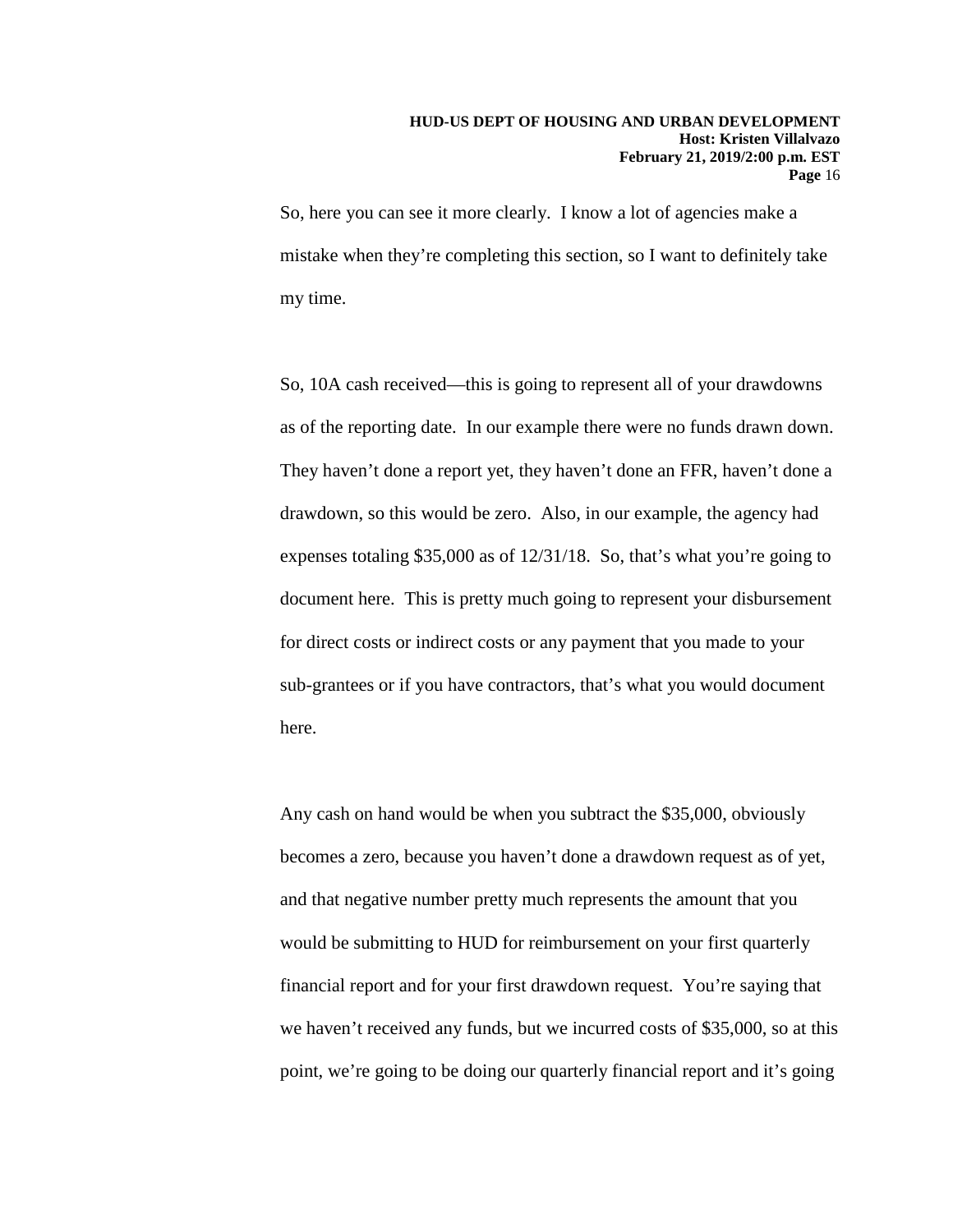to show that we have \$35,000 in expenses that we're going to be submitting for reimbursement at that time.

The next section speaks to the federal expenditures and obligated balances. Line 10D asks that we document the total federal funds authorized. This is going to represent your award amount. So, make sure you have your HUD grant agreement handy. If there were any amendments to the HUD grant agreement, like if you received an increase in your award amount or a decrease, you want to make sure that it's reflected here. Take a look at your HUD grant agreement or your HUD Form 1044, see the amount of funds that you were authorized and you'll document that here in line 10D. In our example we said that the agency had an award amount for \$100,000. So, that's what we document here in 10D.

In line 10E, here, you'll document the federal share of expenditures. Sometimes, it may be the same as 10B, which is all the cash disbursement for your direct costs, your indirect costs, your payments to your subgrantees and things like that. We have here documented for a cash basis accounting; this is going to represent your direct expenses, indirect expenses and any payments that you've made. For the accrual basis, it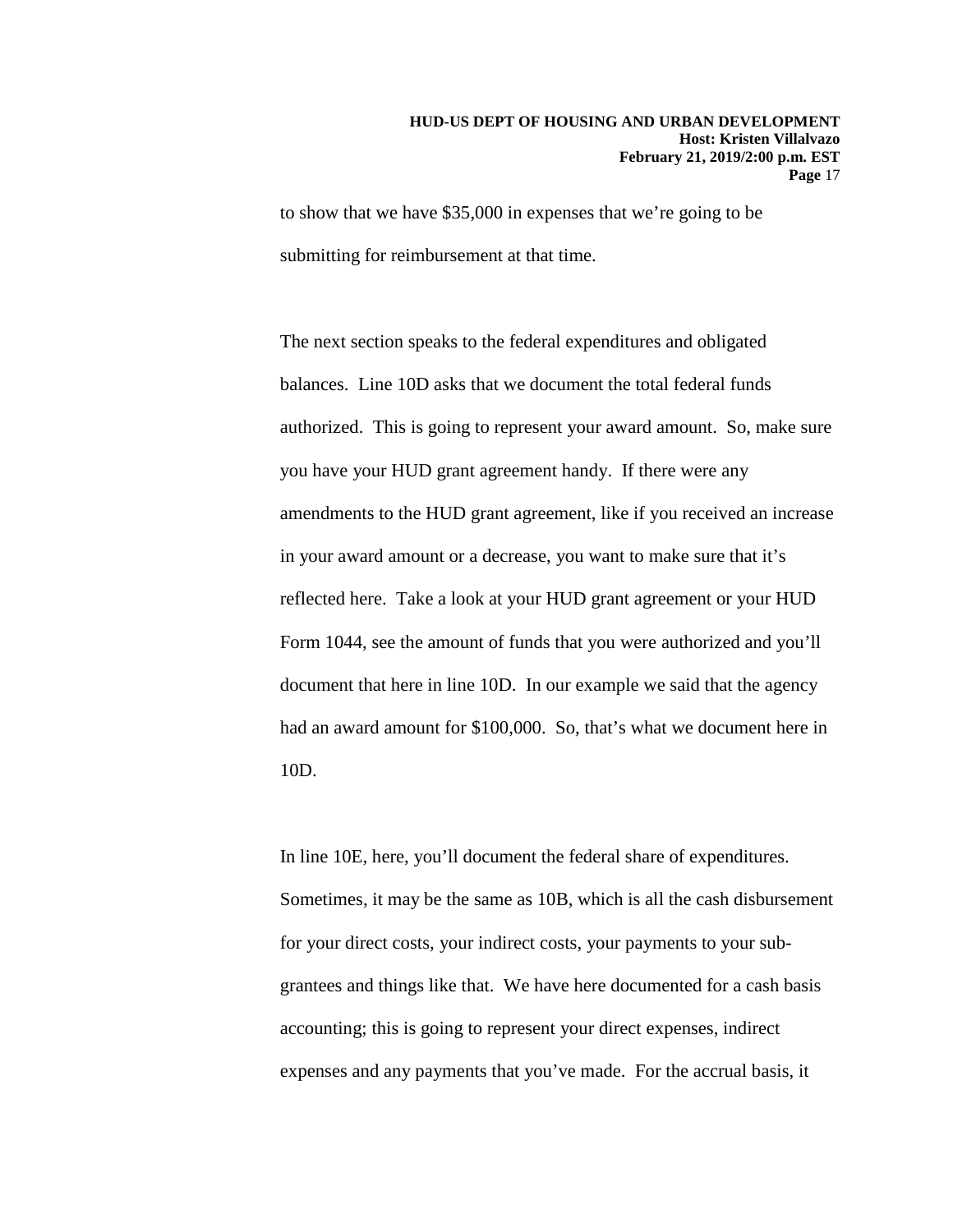will include that as well as any accrued amount for that period. Typically, it's the same as line 10B as I've mentioned before.

In line 10F, is where you're going to document the federal share of unliquidated obligations. It's usually zero; however, there may be a situation where it's not. For agencies that are on the cash basis of accounting, this represents any obligations that you incurred, but you haven't paid yet, so pretty much the accrual piece is what you would have here. For those agencies that are in their accrual basis of accounting, this would represent any obligations that you have incurred as of the reporting period end date, but you haven't recorded it in your accounting system as yet, but you have in fact incurred that. Now, this is usually very rare, so that is why we say that it's usually zero, but however, we want to make sure that you know what you should put in that line.

You want to make sure that you're not including any amount that's already captured in line 10E. So, if any amount is already documented in your federal share of expenditures, which is line 10E, then you want to make sure that you're not duplicating that in 10F. Also, you want to make sure that you're not including any future commitments that you haven't incurred any obligations or expenses for in that line item.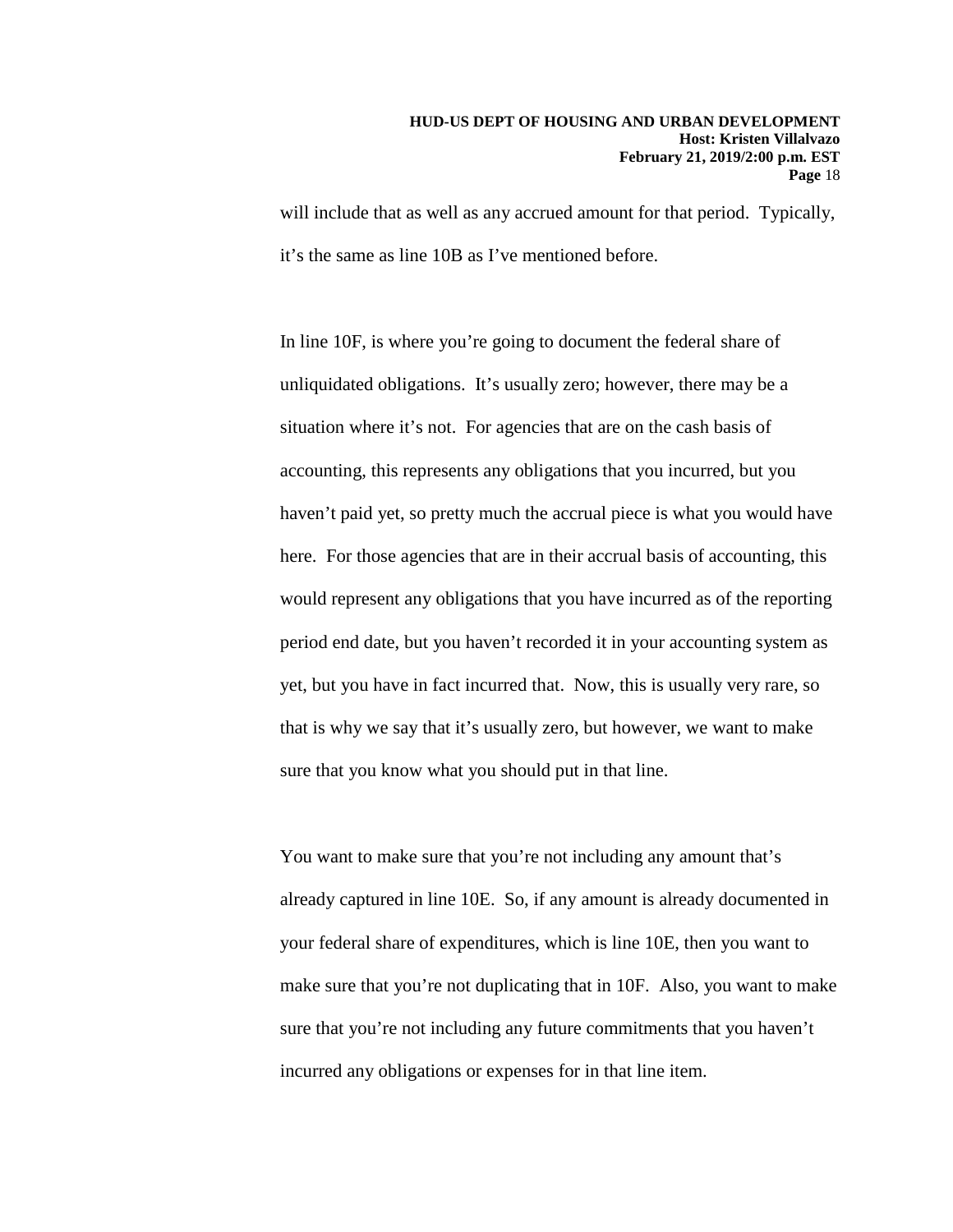In line 10G, it's just a summation of lines 10E and 10F to show the total federal share of expenditures and obligations.

In 10H, you're going to subtract line 10G from line 10B to get the total amount of federal funds remaining, and this is pretty much the balance that's left on your account. So, in this example, again, they were authorized or they received an award for \$100,000. As of December 31st, they had incurred costs of \$35,000, and they're doing their FFR as well as their quarterly financial reports, and they will be drawing down \$35,000 at the time that they're preparing this report. The balance that's left on their account to be drawn down in the future is \$65,000 and that's represented here on line 10H.

The next two slides we're going to talk about cumulative reporting and pretty much give you an example of how you would go about making sure that each successive period, you're adding the amount and making sure that you're doing too much of reporting for each period.

Note that for the next slide that we're going to be looking at, I'm going to show you how to continuously increase the amount for each successive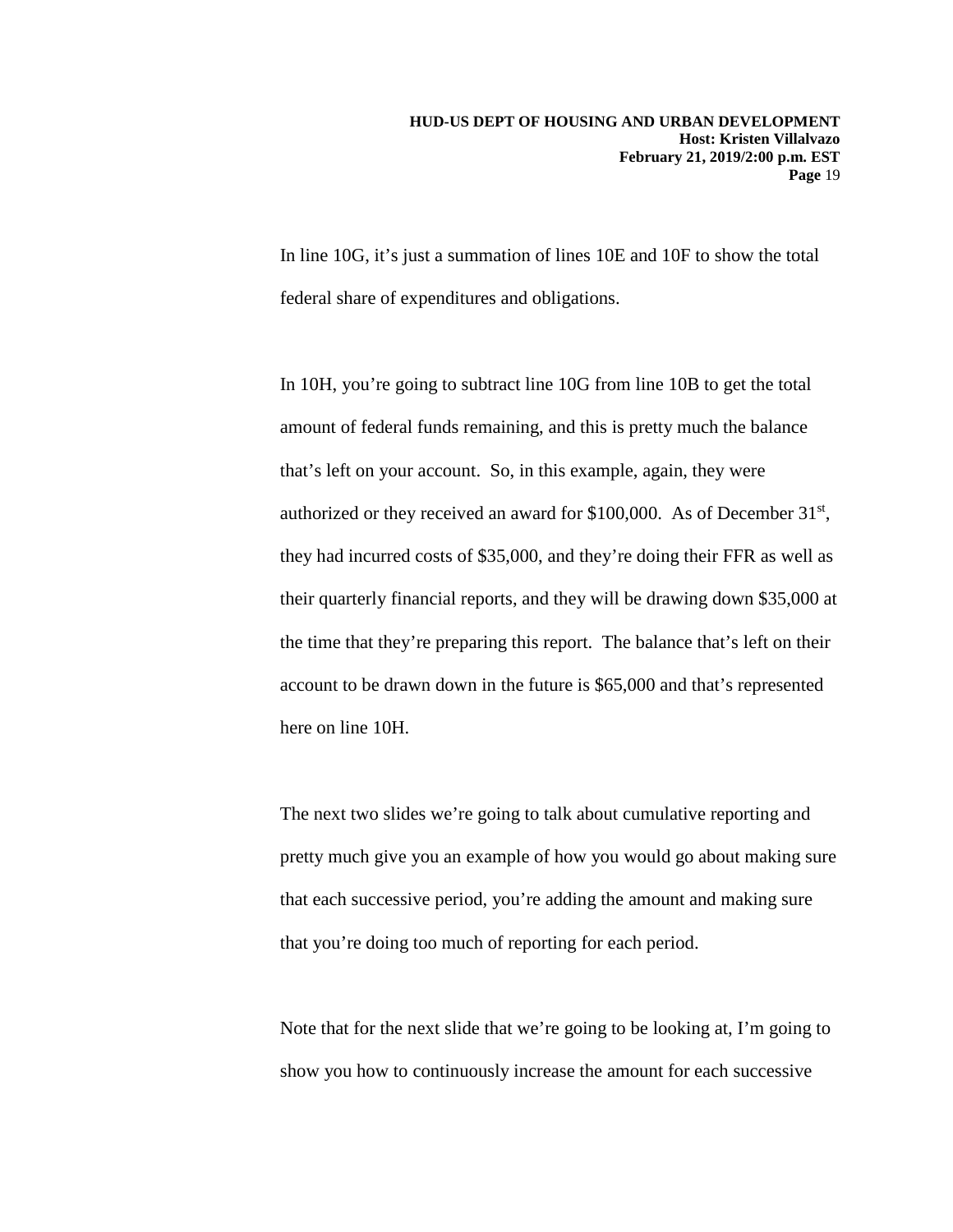form that you prepare. Note, that if you have an error, or if you needed to make a correction or anything like that, than you can make a notation in block 12, and I'll show you block 12 in the next few slides where you can put an notation or if you needed to add an attachment to the FFR, then you can do that also, but make sure that you increase the page numbers up on the top part of the report.

In this example, we have the same scenario for the reporting period 10/1/17 through 12/31/18, the agency had expenditures of \$35,000. And for the period January 1, 2019 through March 31, 2019, they incurred additional cost of \$20,000. So, the first table is identical to the table that we looked at just now where we would document their federal funds authorized for \$100,000, their total federal share of expenditures was \$35,000 for the period and then, the remaining unobligated balance is \$65,000.

In the second table, we'll show where 10D—that is still going to be \$100,000, because, of course, that is their federal award amount. Then, 10E is where you'd show the change for the total federal share of expenditures. It increases from \$35,000 to \$55,000 by adding that \$20,000 that the agency incurred in costs.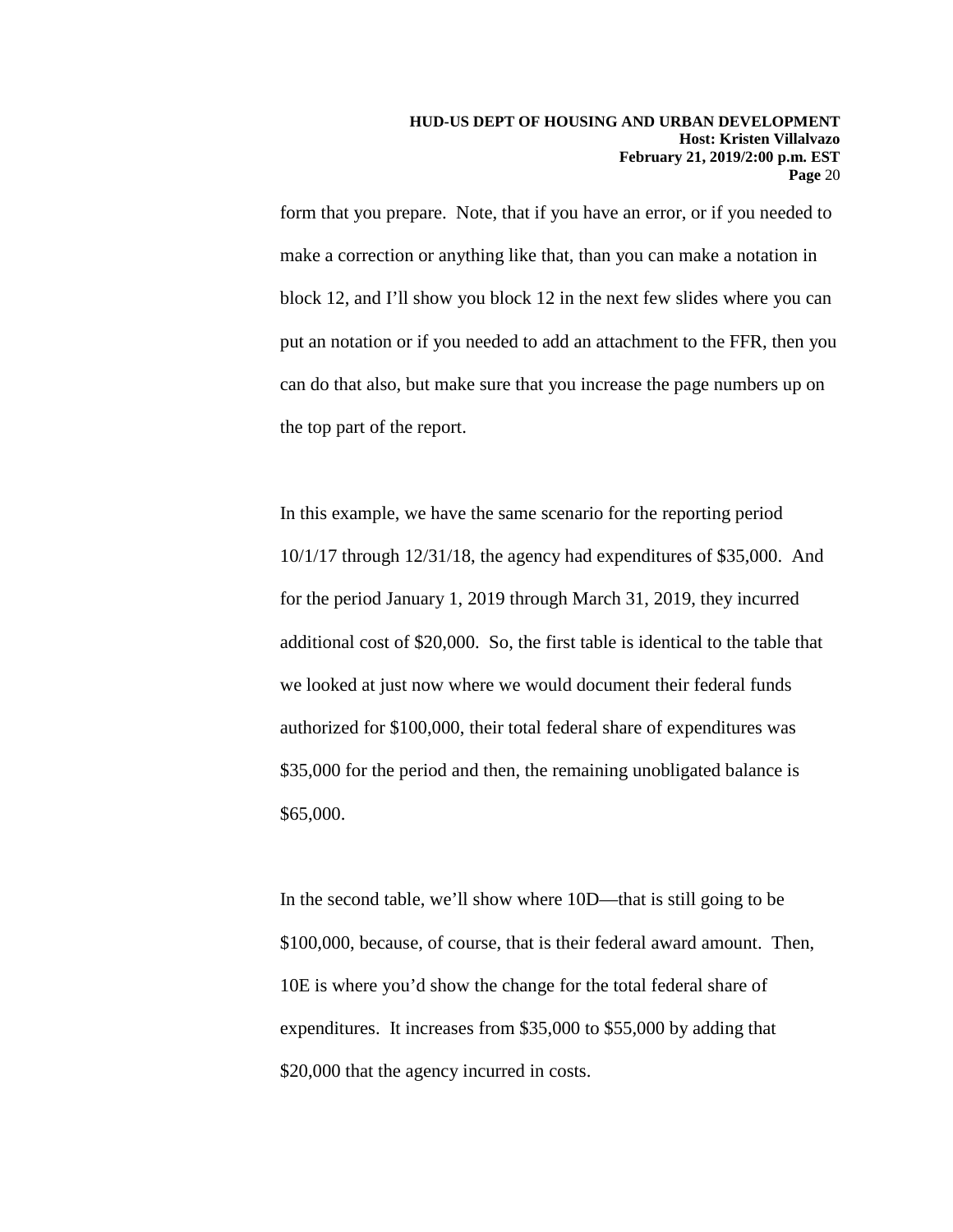They didn't have anything online 10F and the total federal share increases. It goes to \$55,000 and now, line 10H is \$45,000 and that's where they're subtracting that \$55,000 for the expenses that they've incurred to date from their \$100,000 funds that they were authorized.

Note that in this second scenario on line 10A that would have increased to \$35,000 for that report, and their line 10B would be \$55,000 and their line 10C would be the \$20,000 difference and that would represent what they would be drawing down in their March 31, 2019 report.

The section on 10I, J and K, we put either zero or not applicable, because this is not a requirement for the Office of Housing Counseling grant. You are not required to have a recipient match. So, we put zero or NA here and skip through.

For the section on program income, if your agency does have program income for your Housing Counseling Department, you are required to use the deduction alternative to account for that. So here you would document, for example, if the agency received \$15,000 in program income, then you would have to use the deduction alternative and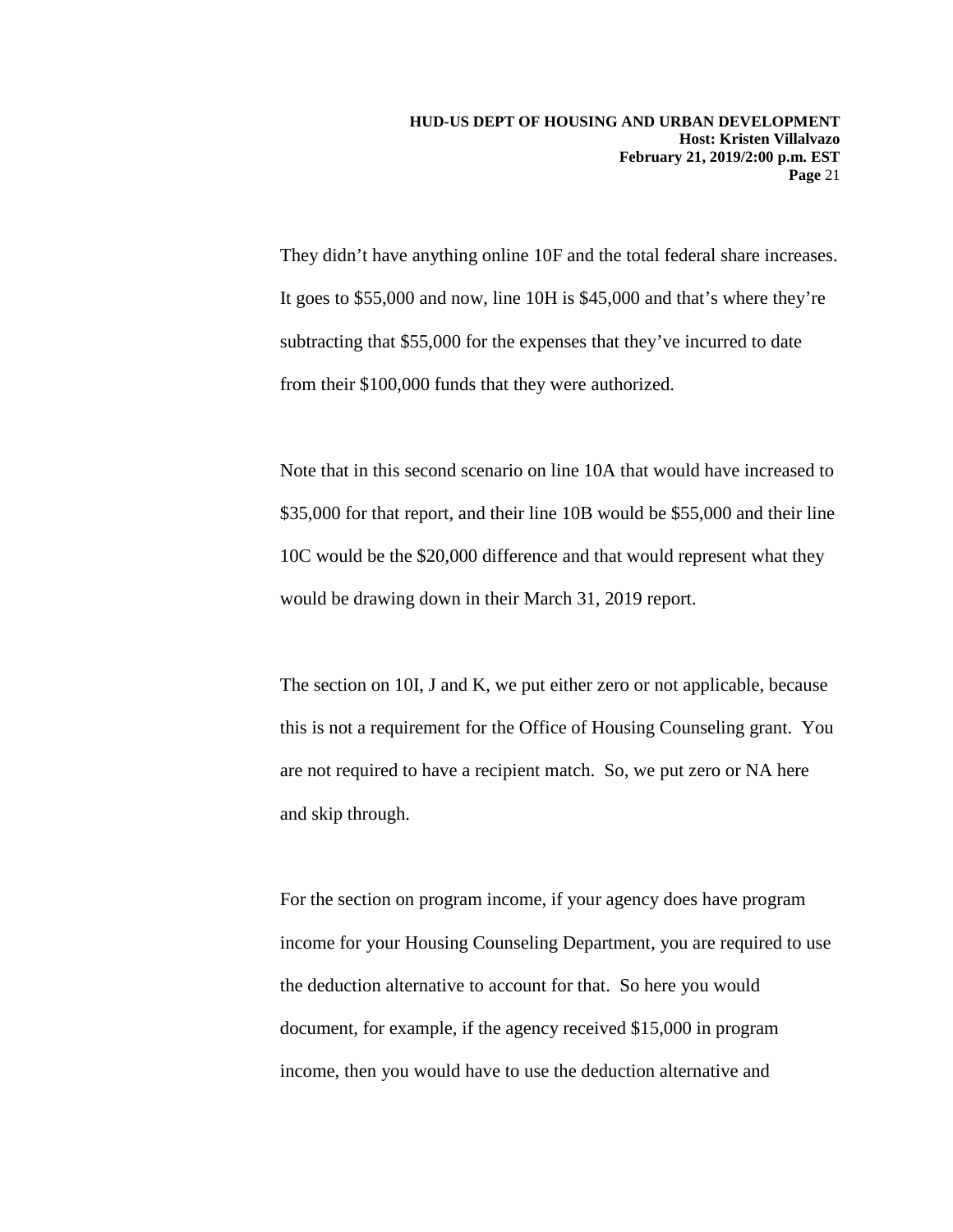document that, here, in 10M, if you use that, all \$15,000, in conjunction with that method.

So, 10N would be NA, because that's not applicable. We're not allowed to use the addition alternative for this grant.

And in 10O, that's where you would your unexpended program income and that's just a calculation of subtracting line 10M from 10L.

Here, we have an example talking a little bit more about using the deduction alternative. So, here, for example, your budget for running your housing counseling program is \$200,000 and you earned \$15,000 in program income. You want to make sure that you're offsetting that with the HUD funds that you would receive. So, in the HUD grant award that you receive, it should not exceed the \$185,000 so as not to be receiving a profit for your agency. So you have to use the \$15,000 to offset the costs for your program pretty much.

Block 11 is where you document your indirect expenses if you're going to be charging indirect costs of the grant. If you aren't, then you can put NA for each of these blocks. But if you will be charging indirect costs, then in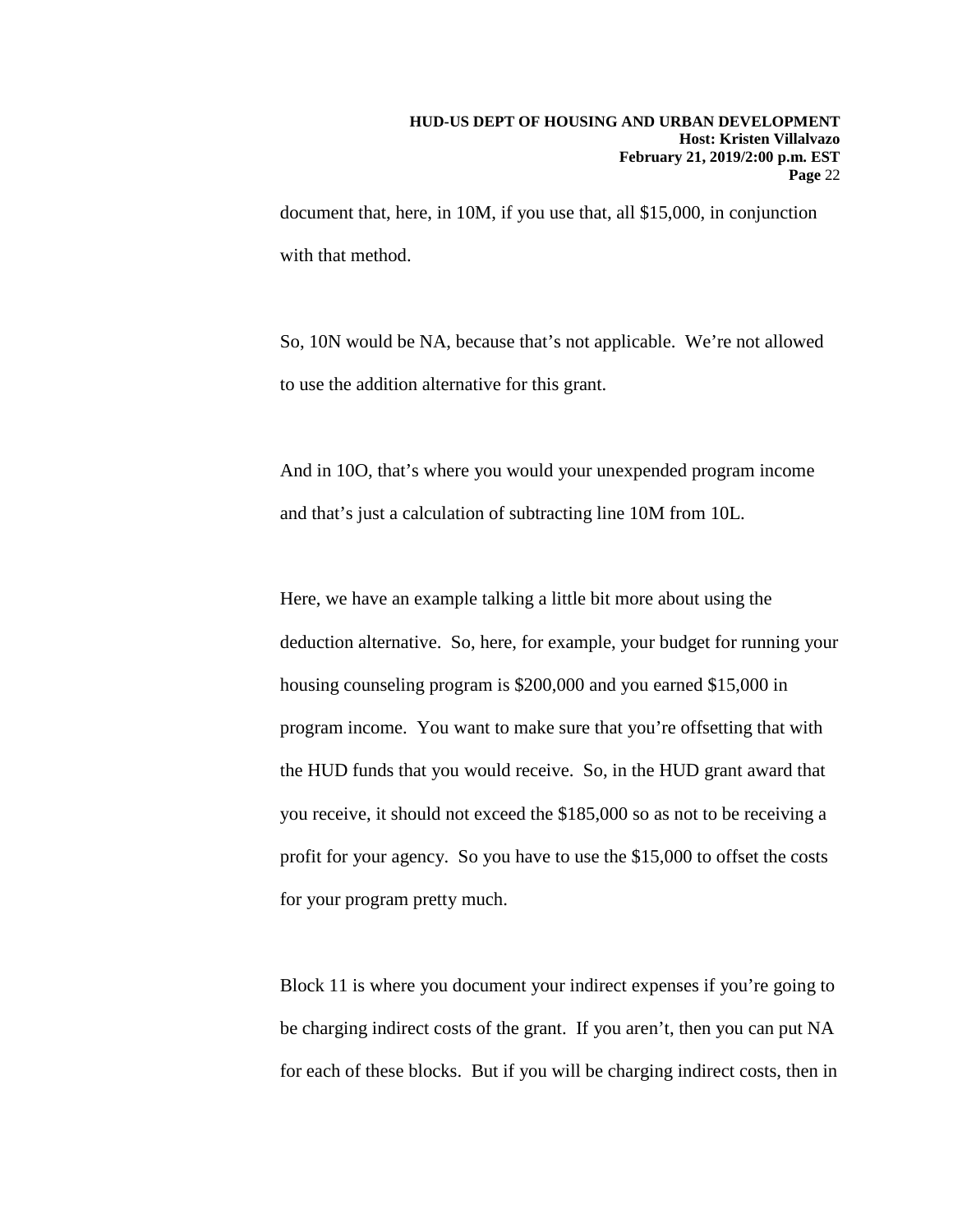11A, you'll want to document the type of indirect cost rate methodology that you're using. In this example, they're using the 10% de minimis rate. Of course, if you were using like a fixed rate or a final rate from a NICRA, then 10A you would put final or fixed or whatever type is specified by your agreement. But for agencies using 10% de minimis rate, you put de minimis as the type and block B is where you put the actual rate. If you had a NICRA, you would look at your agreement to see what the rate is per your agreement.

The period from and to, if you're using the 10% de minimis rate during the grant execution package review, you do document that for the period of the grant you're going to be using the 10% de minimis rate, so you would just put the period of performance of the grant here. If you are using a NICRA, then you would look at your NICRA and see what is the period that that rate that you have in your NICRA applies to. It gives you a start and an end date, so that's what you document here.

In the base, you would document the base that you're going to be applying the rate to. Note that in this example, we didn't put the base as \$35,000 because you have to bear in mind when you use the 10% de minimis rate, it has to be applied only to modified total direct cost. So, I wanted to have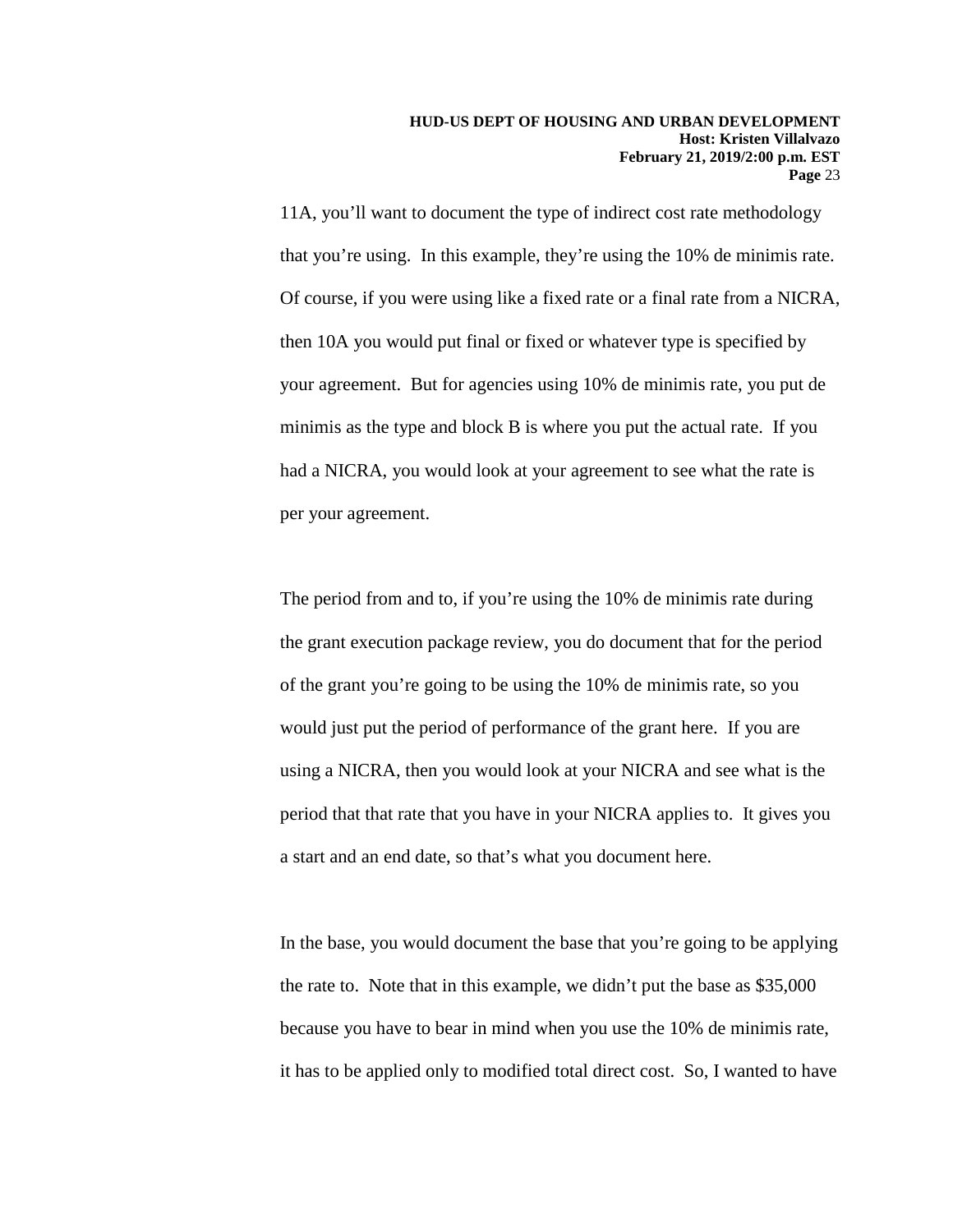agencies think about that for a minute if you were looking back at your notes, modified total direct cost is not all direct costs. It has to be the modified total direct cost only, so in this example, the agency's modified total direct cost amounted to \$30,000, not the \$35,000.

Then, the amount charged, after you have multiplied the 10% by the \$30,000, they got \$3,000 here and that is the amount that they are charging to the grant.

In block 12, here is if you wanted to attach any explanations or anything like that, you'd put a note here or say that you have an attachment.

Block 13 is where you have the certification. So, anyone who is going to be signing this is pretty much certifying that the report is true, complete and accurate, and they are along the terms and conditions of the award. In 13A, you have the name and title of the person who's going to be signing off and also, you have their contact information, so their phone, email and also the date that they are submitting their report.

Some common errors that we have noted in reviewing these forms, a lot of times we'll see where the forms may be incomplete or agencies are not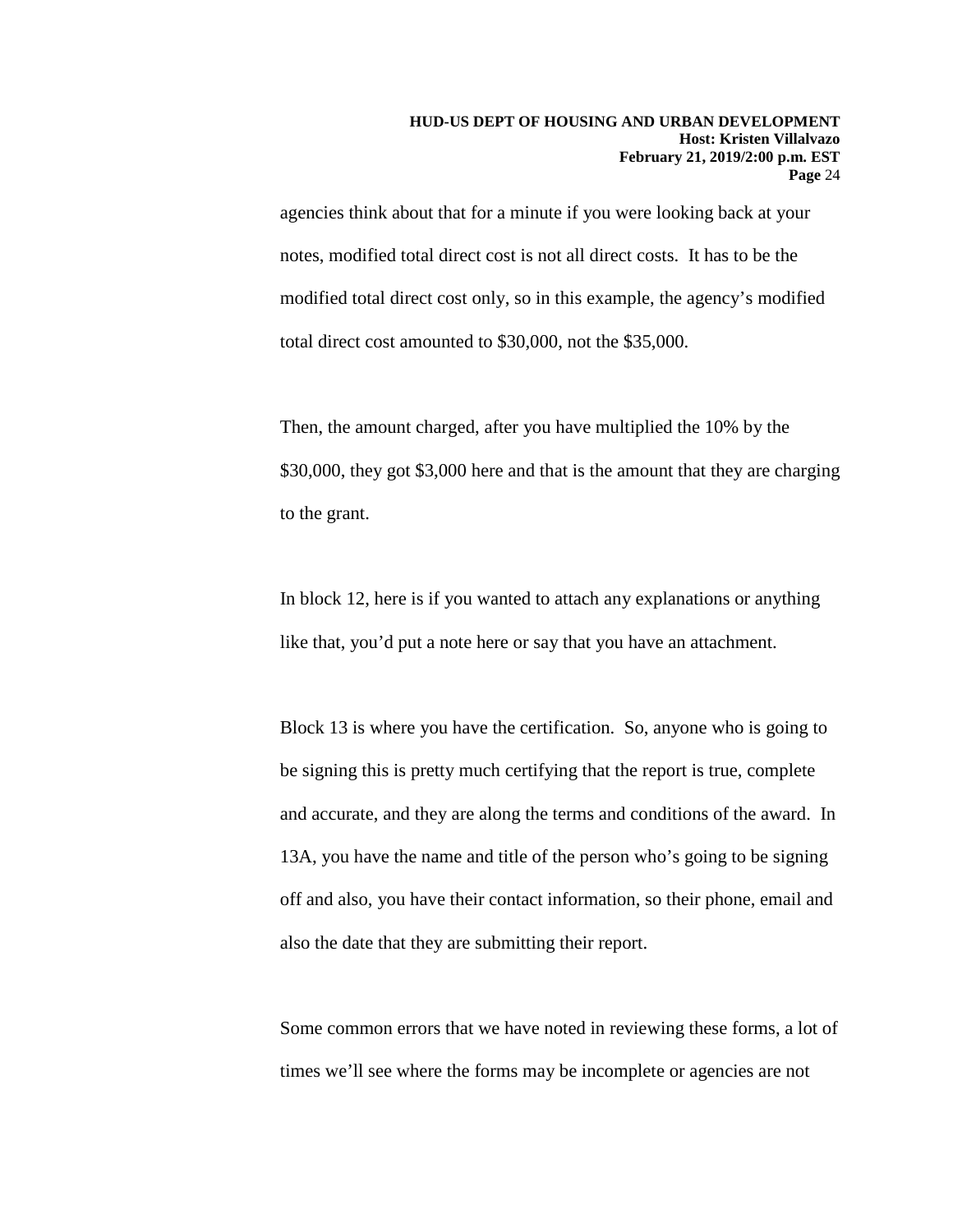putting zero or not applicable. Note that if you're not putting those information here, then, your HUD reviewer, they don't know what it means if you're not fully completing all of the lines. The HUD POC can't make any assumptions. They have to just go by what you provide to them, so you want to make sure that you're providing a complete form.

Also, not submitting a report each quarter—you do have to submit a report each period along with your quarterly financial reports. If you need an extension or if you've missed one or you missed two, then you want to make sure that you go back and submit an FFR for each period that you missed.

Late reports, we've seen that a lot, because agencies aren't maintaining documentation that they received a due date extension. It's very important that you maintain any extensions on file and make sure that it's in writing. Just in case you got selected for a review, you'd be able to show that you got an extension for that.

Also, not capturing the accurate grant number, sometimes agencies may put the grant number for their FY 2017 grant or another grant year or the right reporting type. We've seen where on the final report, perhaps the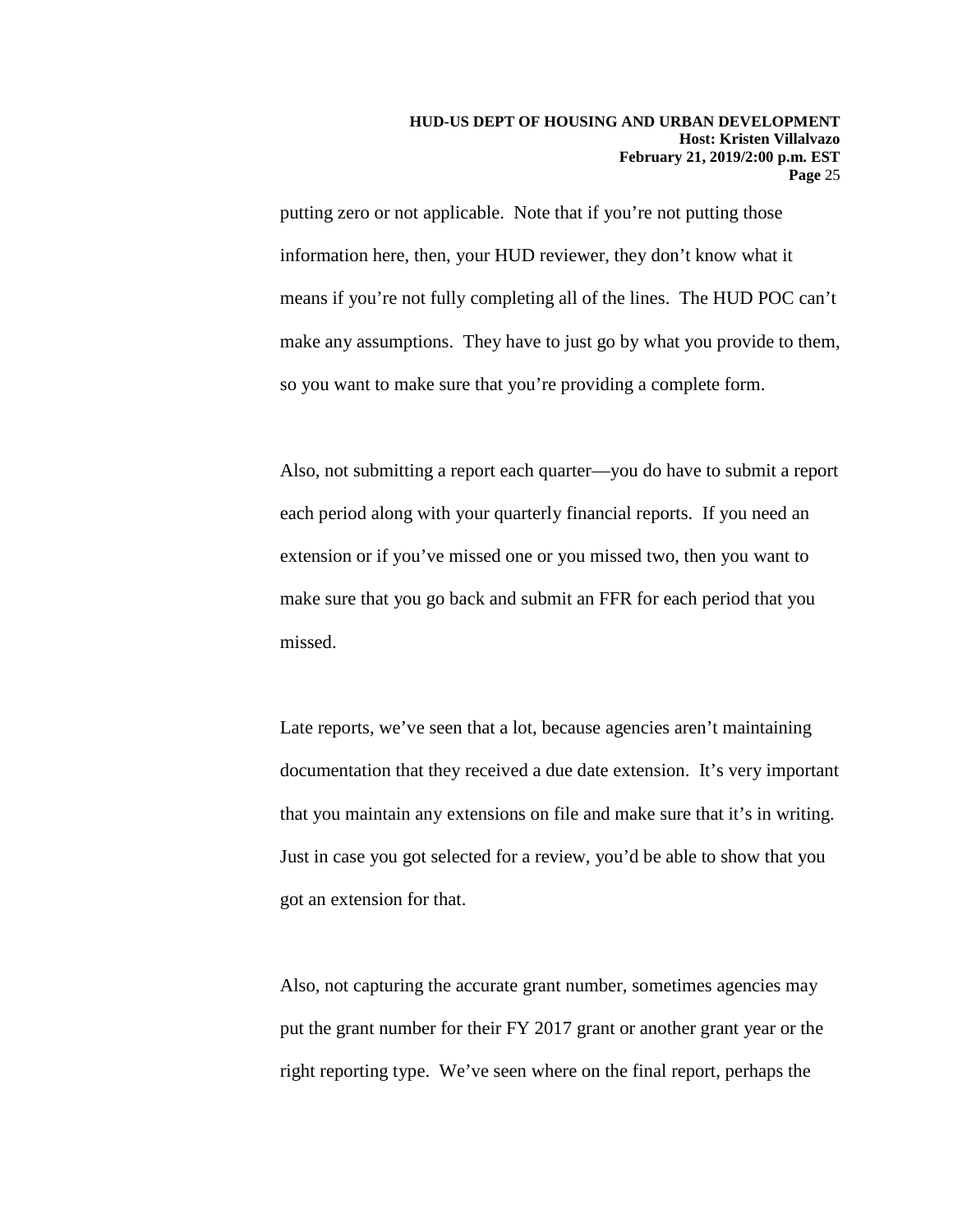agency just forgot to select final instead of quarterly. You want to make sure that you're paying attention and selecting the proper reporting type.

Also, not showing the accurate reporting period end date, just remember the difference between line 8 and line 9. Line 8 should show the period of performance and line 9 should show the reporting period end date.

In this block, we've seen a lot where agencies haven't reported the correct amount of the funds received since the beginning of the grant and not doing too much of amounts. You want to make sure that each period you're going through, you're looking at the prior FFRs that you've submitted, you're looking at your drawdown requests and you're showing too much of allowance for each line item and you're doing your calculations properly.

In this section, we see where agencies may not report the correct amount of actual disbursement that they charge to the grant, and they haven't shown reporting all of the expenses that they've incurred or any unliquidated obligations they're not reporting that on line 10F. Yes, it's rare that they do have that, but sometimes, it does happen.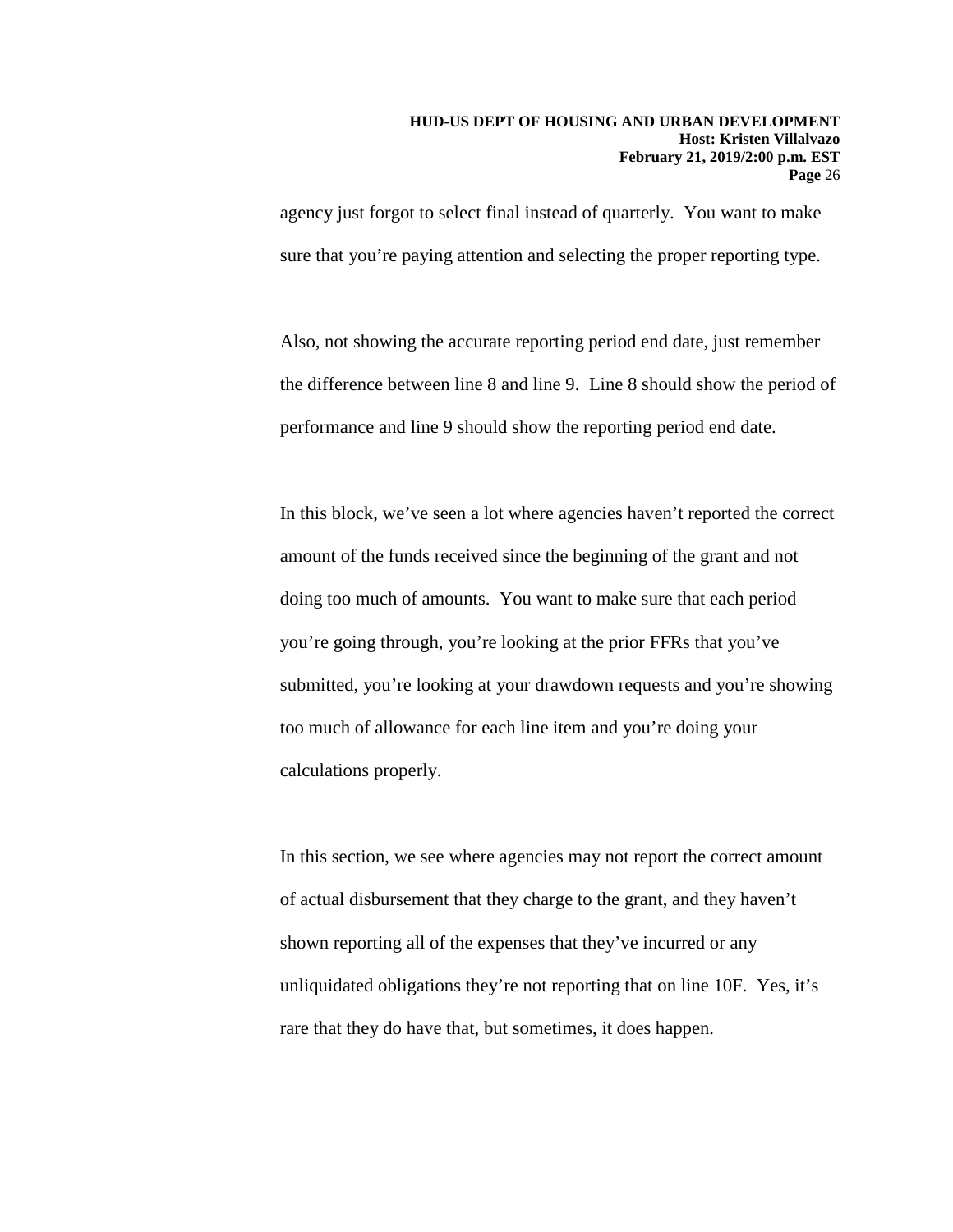In this section, we'll see where agencies won't report the cumulative amount of program income that they received from the beginning of the grant through the period reporting date. They'll just show the amount that they have for each period. You want to make sure that you are showing the amount cumulatively as you're going along.

Also, not including notes for certain exceptions, remember, if you have a positive balance for line 10C, where you're pretty much showing that you received an advance, you have to explain that because this is a cost reimbursement-type grant. And so typically, we wouldn't expect that you received an advance and you drew down funds before you incurred the cost. So, if that ever happens, you just want to make sure that you're providing an explanation for why that exception occurred.

The second exception would be line 10H, the unobligated balance of federal funds. For each time that you submit, you incur additional costs and you prepare another FFR and you do another drawdown, this balance goes down to zero. Now, if it becomes a negative number, then obviously that's something that you would need to get an explanation for to see what happened. Typically, it should go down to zero.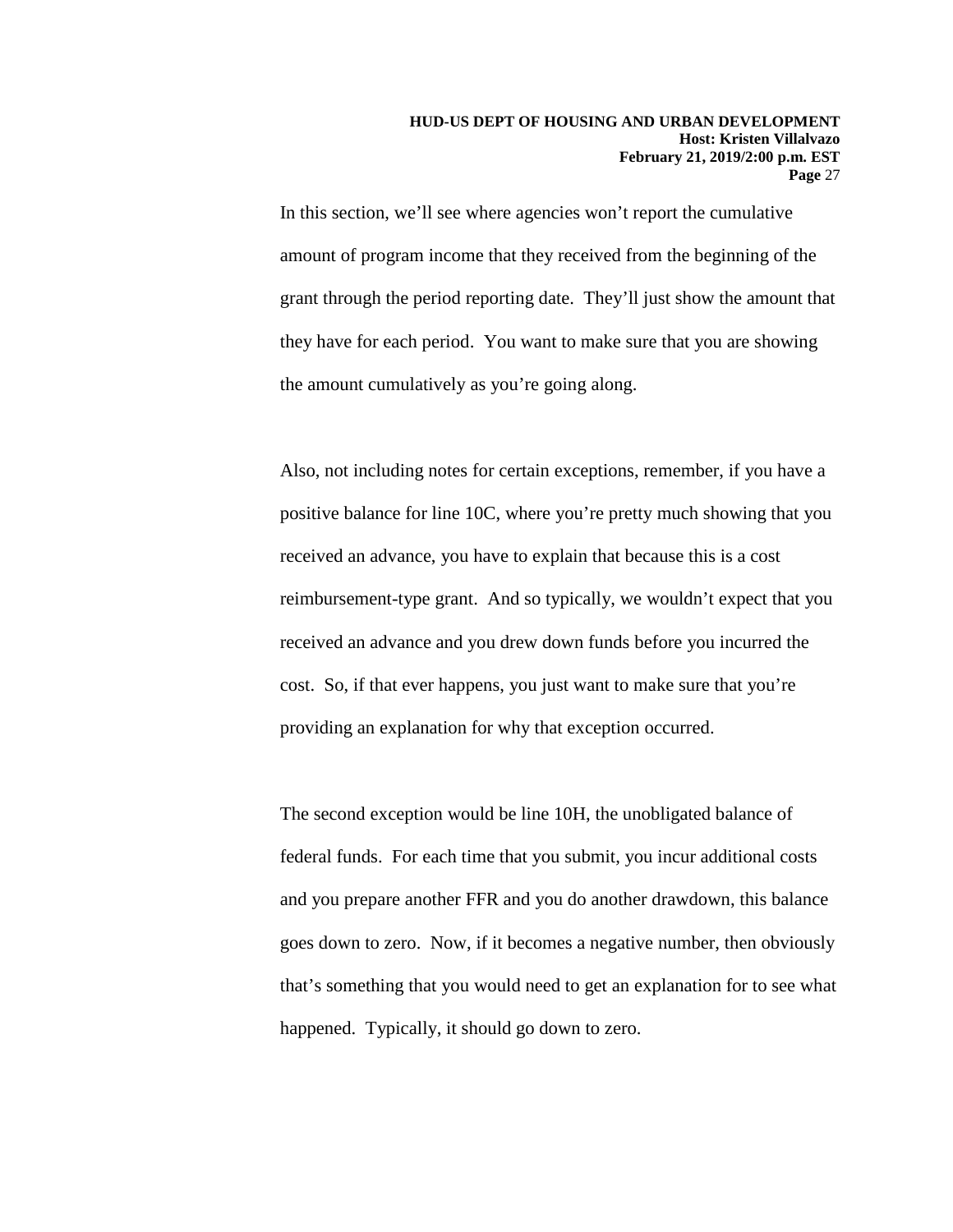If at the end of your grant year, you have a balance left on line 10H, then that means that you didn't use up all of your award funds, so therefore, you would also need to provide an explanation for why that happened. Then, any unexplained [ph] program income, you would want to also provide an explanation for that as well.

Things to remember—please, double-check and make sure that your FFR is being completed properly and that it contains all of the required information and signatures. You want to make sure that you're keeping a copy of your award letters available for reference purposes while you're doing this. You want to make sure that you have the most current information so that you'll reduce the chance of making an error.

Have copies of the prior FFRs that you submitted so that you can refer to those and make sure that you're showing the amounts cumulatively. Any program income outlays or program income, those should be reported on the same basis as your normal accounting system. So, if it's a cash basis or accrual basis, you want to follow the same methodology. Also, a final FFR should be submitted for the grant with no unliquidated obligations unless you didn't use up some of your HUD award amount where, of course, you would provide an explanation. The final thing is if you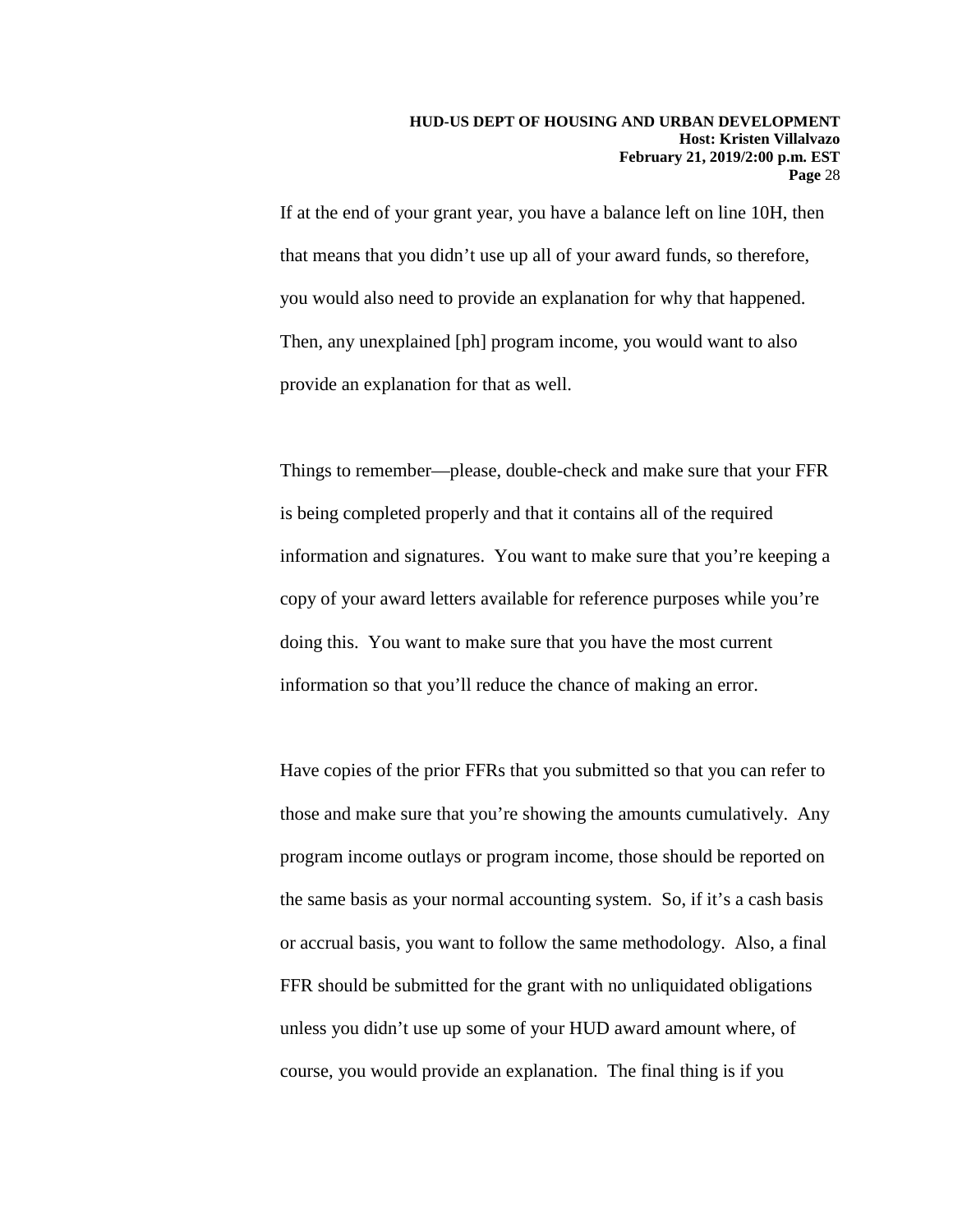needed an extension, then you want to make sure that you're requesting an extension and you get approval of that in writing and you keep that in your records.

As participants in the Office of Housing Counseling program, there are a number of assistance that's available to you at no additional cost. We can help you by providing one-on-one training with your agency, with your staff, on how to complete the form at your company. We can also provide training on your financial management system to make sure that you have a compliant accounting system to help you to produce the reports that are necessary for completing this form properly.

We can also do training on grant financial reporting where we cover topics that include completing the SF-425, but we also go over the other elements of your quarterly financial reports that you need to submit.

We also do financial analysis where we can do a review of your quarterly financial reports, including your SF-425. So, if you have an SF-425, and you wanted us to review that before you submit it to HUD, or if you wanted us to take a look at your quarterly financial reports, that is something that we do as well.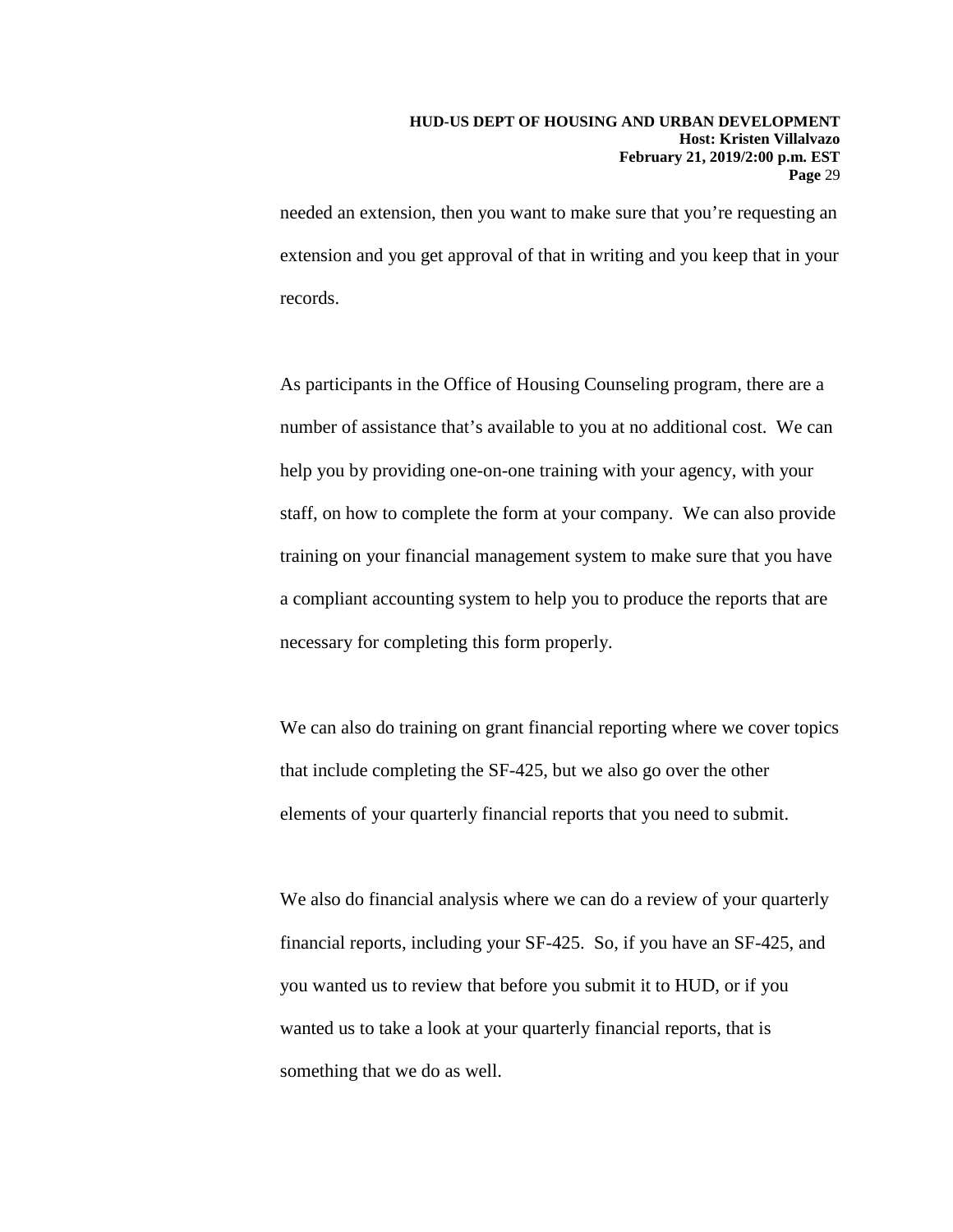All of this assistance can be provided to you remotely or on site, whichever method is best for your agency.

Now, how to get this assistance, you would have to send an email to your HUD POC who would then contact our DPMs [ph]. If your HUD POC or HUD DPMs approved the assistance, then they would contact us and let us know. Then, we'd reach out with you directly and let you know that you've been approved to receive the assistance and we schedule a date to provide it to you.

Some benefits, based on us helping out agencies and HUD POCs, we've seen the assistance that agencies receive it helps them to minimize the burden of implementing new regulations. Also, it has helped to reduce potential findings because agencies are now more aware of what the requirements are and they have had one-on-on assistance. They had someone to talk to and pose their questions and really get that one-on-one assistance to fully understand the requirements.

Also, we have provided financial and administrative technical assistance to grantees that can be transferred to other federal programs, and we've